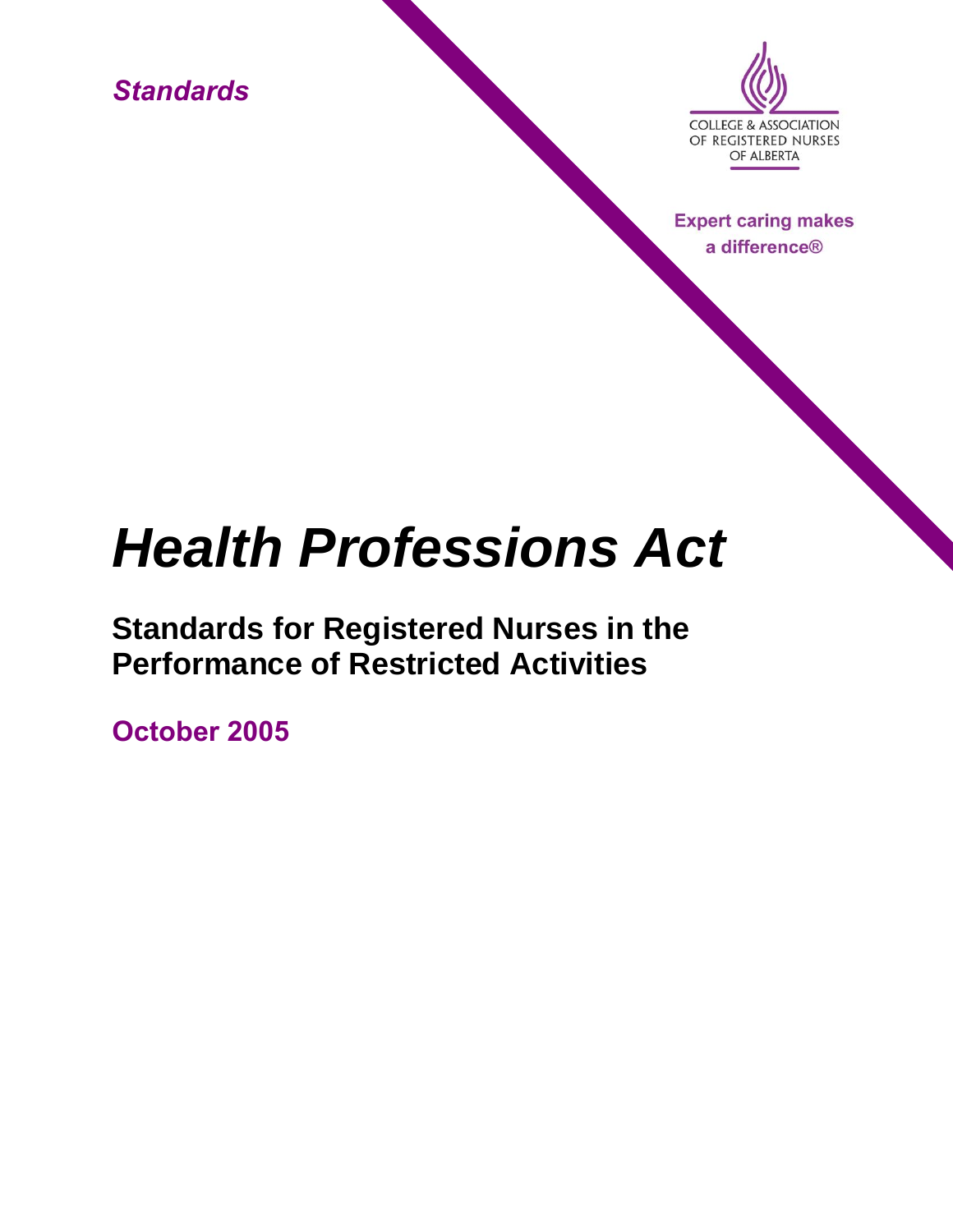Approved by the Alberta Association of Registered Nurses (AARN) in October 2005 for use when regulations for registered nurses were proclaimed under the *Health Professions Act* (HPA). Proclamation occurred on November 30, 2005 and the AARN became the College and Association of Registered Nurses of Alberta (CARNA).

Permission to reproduce this documents is granted. Please recognize CARNA.

College and Association of Registered Nurses of Alberta 11620 – 168 Street Edmonton, AB T5M 4A6

Phone: 780.451.0043 (in Edmonton) or 1.800.252.9392 (Canada-wide) Fax: 780.452.3276 Email: [practice@nurses.ab.ca](mailto:practice@nurses.ab.ca) Website: [www.nurses.ab.ca](http://www.nurses.ab.ca/)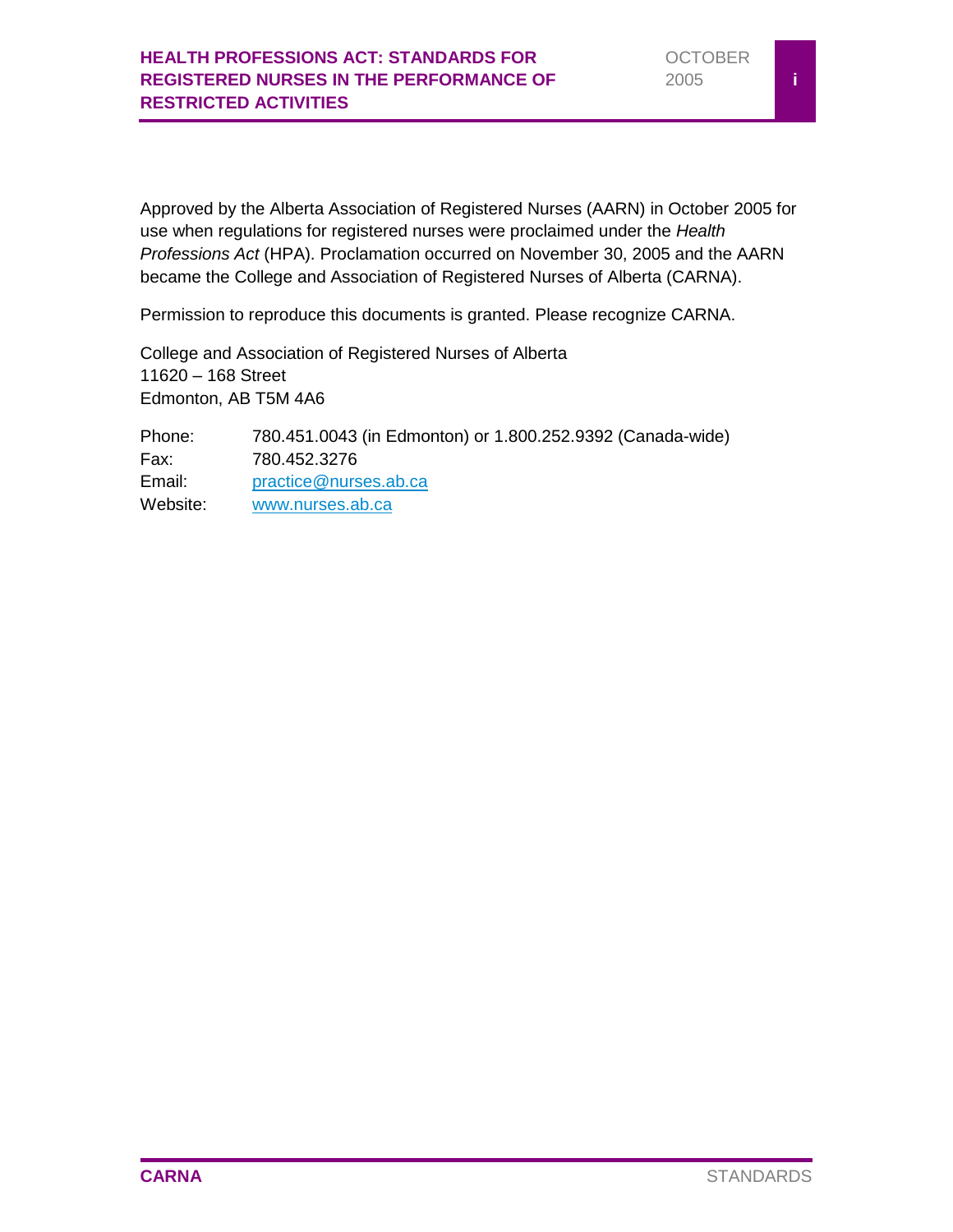# **Table of Contents**

| RESTRICTED ACTIVITIES AUTHORIZED BY CARNA REGULATIONS  4                                                                                     |    |
|----------------------------------------------------------------------------------------------------------------------------------------------|----|
| STANDARDS FOR THE PERFORMANCE OF RESTRICTED ACTIVITIES7                                                                                      |    |
| <b>STANDARDS FOR THE PERFORMANCE OF RESTRICTED ACTIVITY</b>                                                                                  |    |
| Standard One: Responsibility and Accountability                                                                                              | 8  |
| Standard Two: Knowledge and Skill in the Performance of Restricted Activities                                                                | 8  |
| <b>Standard Three: Practice Setting Policy Support</b>                                                                                       | 9  |
| <b>GUIDELINES FOR DETERMINING IF A SPECIFIC INTERVENTION SHOULD</b>                                                                          |    |
| Guideline One: Assessment of Client Need, Intent and Purpose of the Restricted<br><b>Activity Intervention</b>                               | 10 |
| Guideline Two: Knowledge and Skill to Perform the Restricted Activity Intervention<br>Safely                                                 | 11 |
| Guideline Three: Identification and Establishment of Policies and Procedures to<br>Facilitate Safe and Competent Performance of the Activity | 12 |
| RESTRICTED ACTIVITIES: SPECIFIC CLINICAL EXAMPLES                                                                                            | 12 |
| Dispense, Sell, Compound                                                                                                                     | 12 |
| <b>Reducing Dislocation of Joints</b>                                                                                                        | 15 |
| Cutting Body Tissue, Performing Surgical or Other Invasive Procedures                                                                        | 16 |
| <b>Nitrous Oxide</b>                                                                                                                         | 16 |
|                                                                                                                                              |    |
|                                                                                                                                              |    |
|                                                                                                                                              |    |
|                                                                                                                                              |    |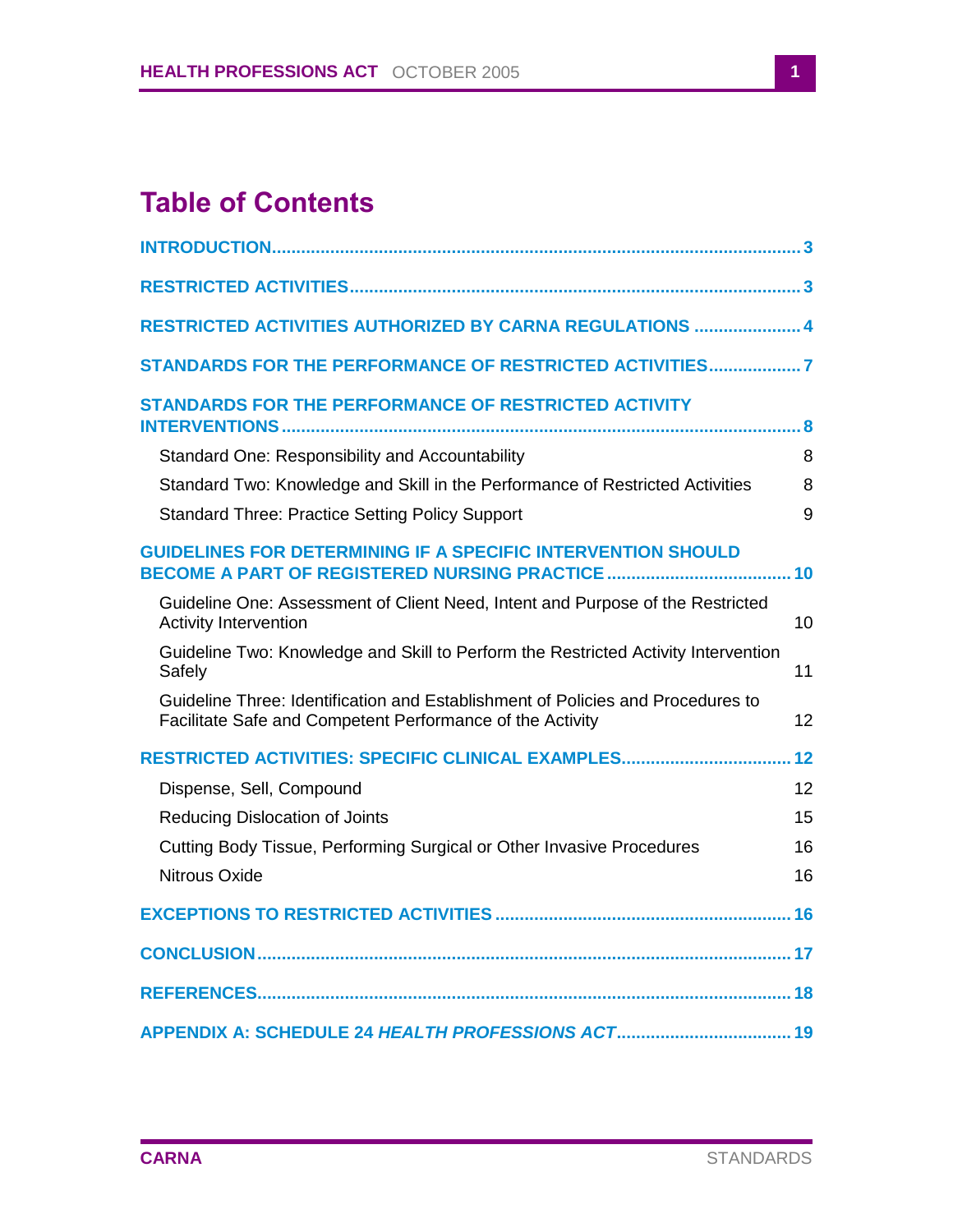**APPENDIX B: SCHEDULE 7.1** *[GOVERNMENT ORGANIZATION ACT](#page-21-0)***...................... 20**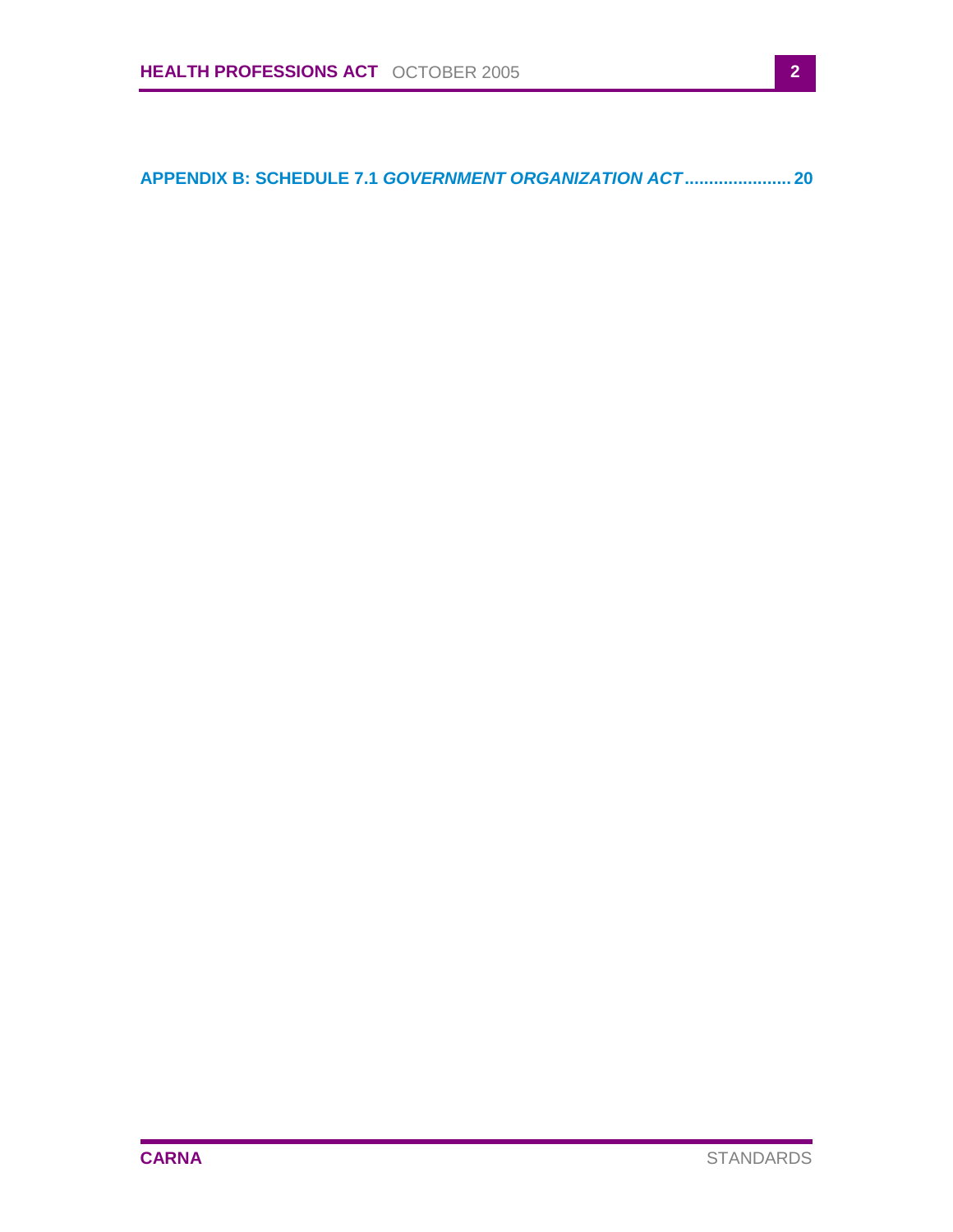# <span id="page-4-0"></span>**Introduction**

The *Health Professions Act* (HPA) (2000) provides a regulatory structure for all selfgoverning health professions in Alberta. It is intended to make professional legislation transparent to the public and recognizes that professions have overlapping scopes of practice. Under HPA there is a common framework across all health professions for:

- registration
- discipline
- **n** continuing competence and
- **F** restricted activities

Each profession develops regulations specific to the profession before HPA comes into force for that profession. Sections 133 and 134 of HPA outline those matters about which a profession can make regulations and bylaws. In addition, each profession has a practice statement that outlines the practice of that profession. The practice statement for registered nurses (RNs) is in Schedule 24 of HPA (see Appendix A). In addition, the College and Association of Registered Nurses of Alberta (CARNA) document *Scope of Practice for Registered Nurses* (2005) has been developed to articulate and describe registered nursing practice for members, the public and other stakeholders.

# <span id="page-4-1"></span>**Restricted Activities**

HPA introduces the concept of restricted activities. "Restricted activities are regulated health services which have been identified as involving a significant degree of risk to the public. They are also activities that demand specific competencies on the part of the person performing them" (Alberta Health & Wellness, 2000, p. 12.).

The complete list of restricted activities is in Schedule 7.1 of the *Government Organization Act* (GOA) (1999) (see Appendix B). "Members of several different professions may be authorized to perform the same restricted activities" (Ibid, p. 12.).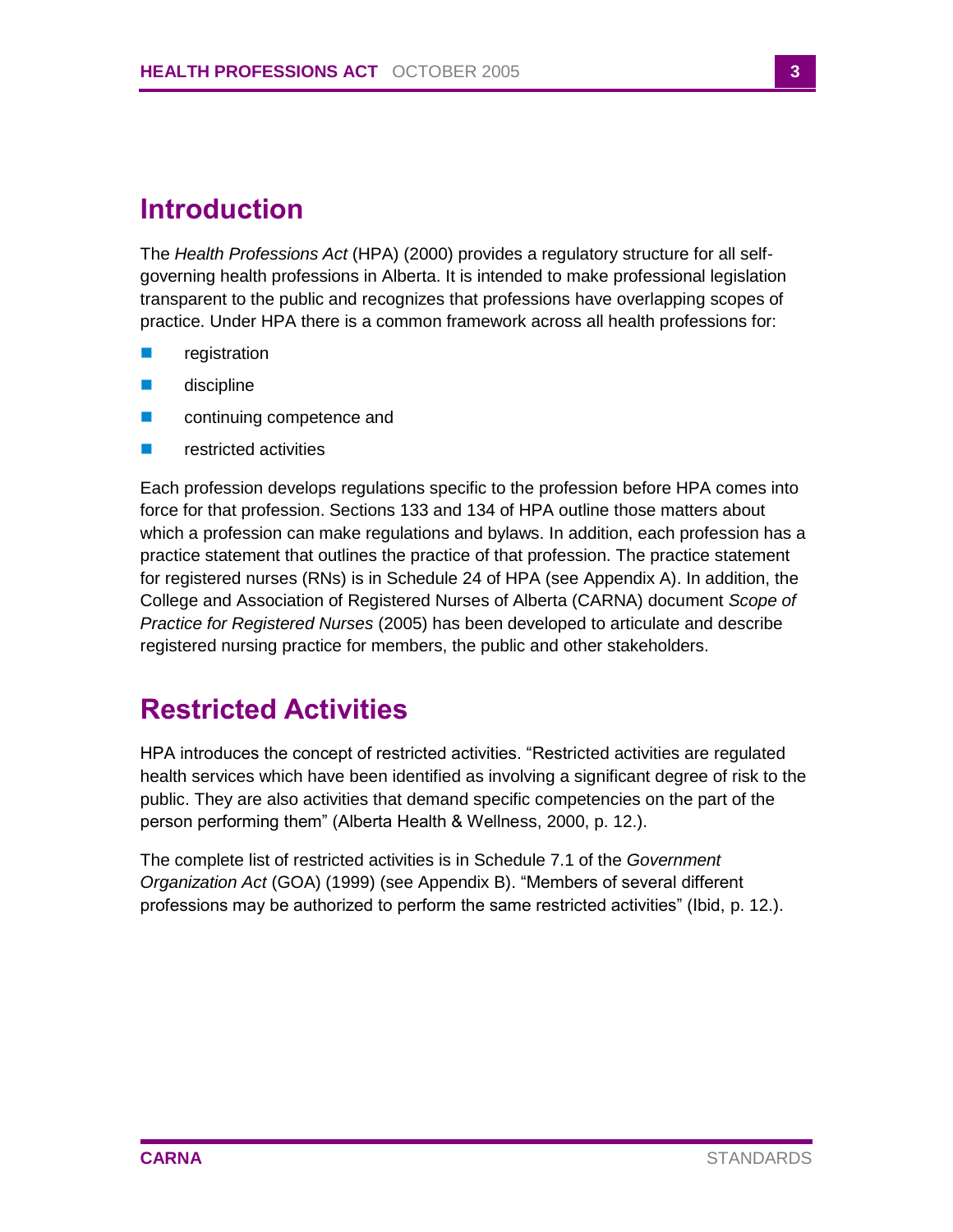# <span id="page-5-0"></span>**Restricted Activities Authorized by CARNA Regulations**

HPA provides authority for a profession to make a regulation that identifies those restricted activities its regulated members may perform and any conditions or supervisory requirements that may be applicable to the performance of the restricted activity. Although CARNA authorizes, through regulations, its regulated nurse members to perform a number of restricted activities, this does not mean that a regulated member is authorized to perform any restricted activity in any situation in any practice setting. Regulated members who may perform restricted activities authorized by CARNA include those on the following registers:

- **Paragele 12 registered nurse**
- **EXECUTE:** certified graduate nurse
- **n** temporary
- courtesy
- **nurse practitioner**

It should be noted that those on the temporary register are allowed to perform all restricted activities. This register includes new graduates and internationally educated nurses who are in the process of meeting registration requirements including an employer reference where applicable and the writing of the registration exam. Employers are encouraged to provide comprehensive orientation and mentoring for those on the temporary register and may place limits on the independent performance of restricted activities until all registration requirements have been met. Those on the temporary register should not be placed in charge or left alone on a unit unless they have the necessary experience and competencies.

The restricted activities that CARNA regulated members are authorized to perform under the *Registered Nurses Profession Regulation* are identified in Section 15 of that regulation. They are as follows:

- 15(1)(a) to cut a body tissue, to administer anything by an invasive procedure on body tissue or to perform surgical or other invasive procedures on body tissue below the dermis or the mucous membrane;
	- (b) to insert or remove instruments, devices, fingers or hands
		- (i) beyond the cartilaginous portion of the ear canal,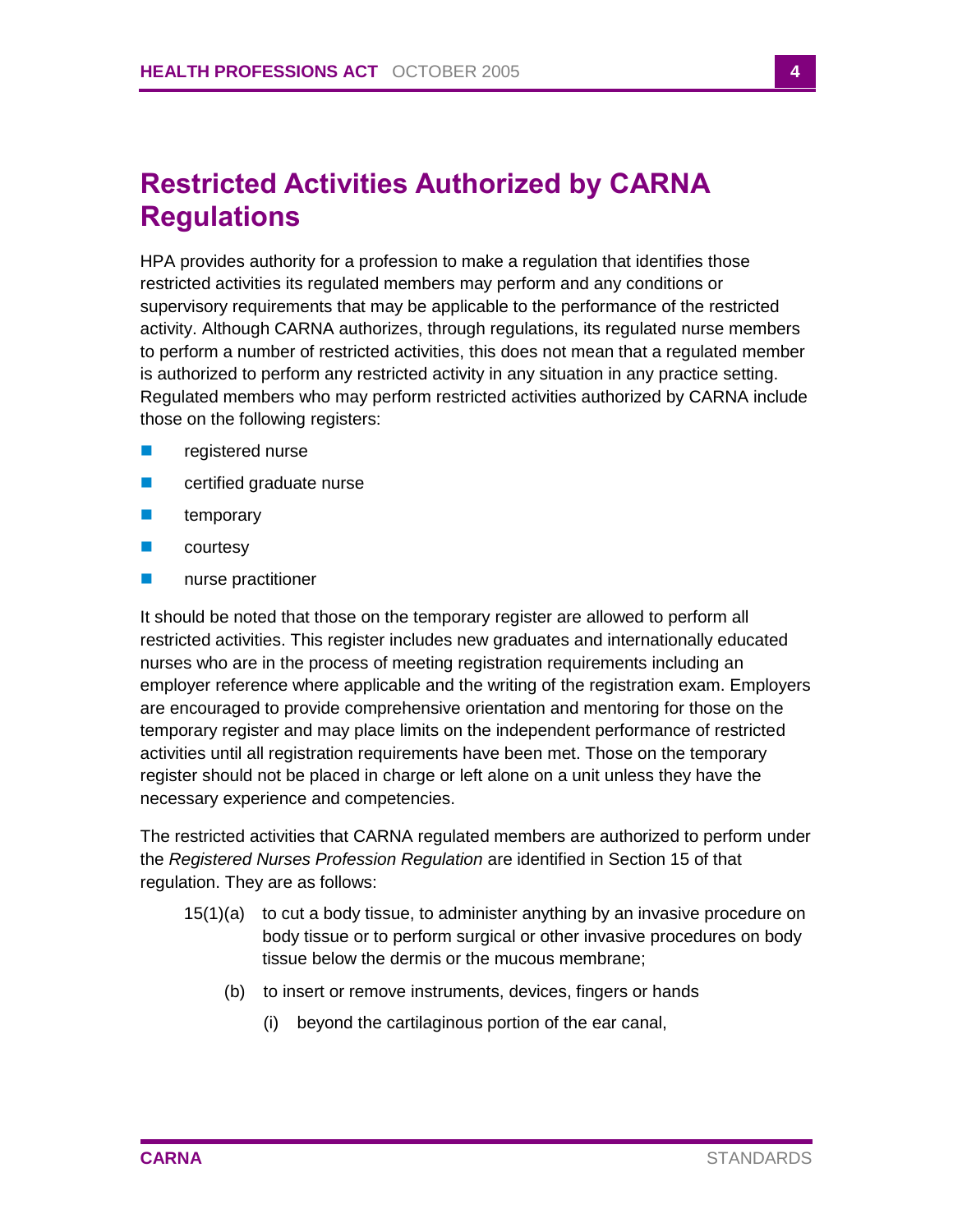- (ii) beyond the point in the nasal passages where they normally narrow,
- (iii) beyond the pharynx,
- (iv) beyond the opening of the urethra,
- (v) beyond the labia majora,
- (vi) beyond the anal verge, or
- (vii) into an artificial opening into the body;
- (c) to insert into the ear canal under pressure, liquid, air or gas;
- (d) to reduce a dislocation of a joint except for a partial dislocation of the joints of the fingers and toes;
- (e) to dispense, compound, provide for selling or sell a Schedule 1 drug or Schedule 2 drug within the meaning of the *Pharmaceutical Profession Act*;
- (f) to administer a vaccine or parenteral nutrition;
- (g) to compound or administer blood or blood products;
- (h) to administer diagnostic imaging contrast agents;
- (i) to administer radiopharmaceuticals, radiolabelled substances, radioactive gases or radioaerosols;
- (j) to prescribe or administer nitrous oxide, for the purposes of anaesthesia or sedation;
- (k) to perform a psychosocial intervention with an expectation of treating a substantial disorder of thought, mood, perception, orientation or memory that grossly impairs
	- (i) judgment,
	- (ii) behaviour,
	- (iii) capacity to recognize reality, or
	- (iv) ability to meet the ordinary demands of life;
	- (l) to manage labour or deliver a baby.
- 15(2) Despite subsection (1)(e), a regulated member on any register performing the restricted activity described in that subsection shall not distribute,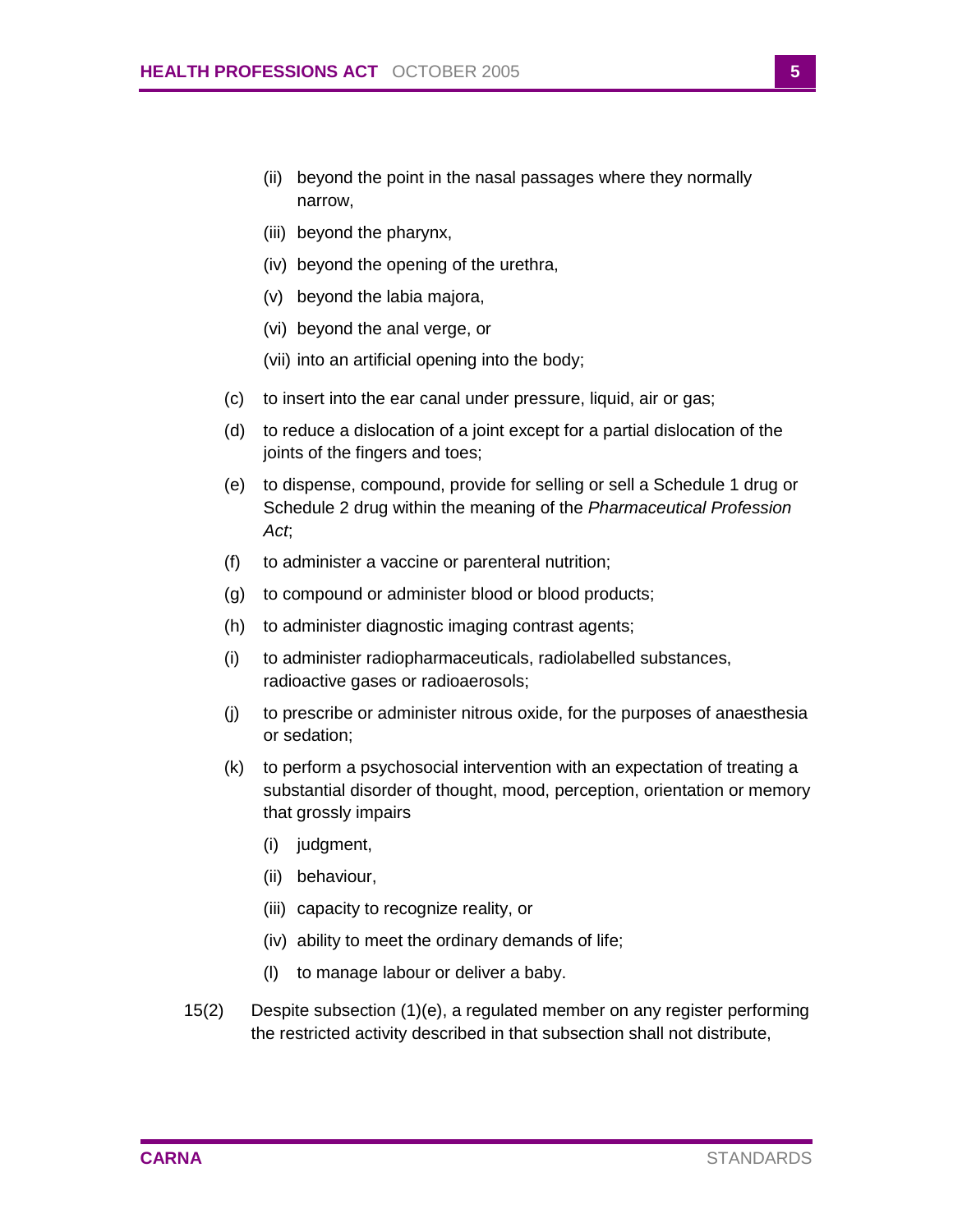trade or barter for money or valuable consideration, or keep for sale or offer for sale a Schedule 1 drug or a Schedule 2 drug within the meaning of the *Pharmaceutical Profession Act* but may distribute or give away a Schedule 1 drug or a Schedule 2 drug without expectation or hope of compensation or reward.

- 15(3) A regulated member registered on the registered nurse register or on the certified graduate nurse register may, within the practice of registered nursing, perform the restricted activity of ordering or applying non-ionizing radiation in the application of ultrasound imaging.
- 15(4) Despite subsection (3), regulated members on the registered nurse register or on the certified graduate nurse register are authorized to apply ultrasound to a fetus only under the supervision of a person who provides health services and is authorized by a regulation under this Act or by another enactment to apply ultrasound to a fetus.

Nurse practitioners may perform all the restricted activities that registered nurses may perform. In addition they may perform the following restricted activities:

- 15(5)(a) to prescribe a Schedule 1 drug within the meaning of the *Pharmaceutical Profession Act*;
	- (b) to prescribe parenteral nutrition;
	- (c) to prescribe blood products;
	- (d) to order and apply any form of ionizing radiation in medical radiography;
	- (e) to order any form of ionizing radiation in nuclear medicine;
	- (f) to order non-ionizing radiation in magnetic resonance imaging;
	- (g) to order or apply non-ionizing radiation in ultrasound imaging, including any application of ultrasound to a fetus;
	- (h) to prescribe diagnostic imaging contrast agents;
	- (i) to prescribe radiopharmaceuticals, radiolabelled substances, radioactive gases and radioaerosols.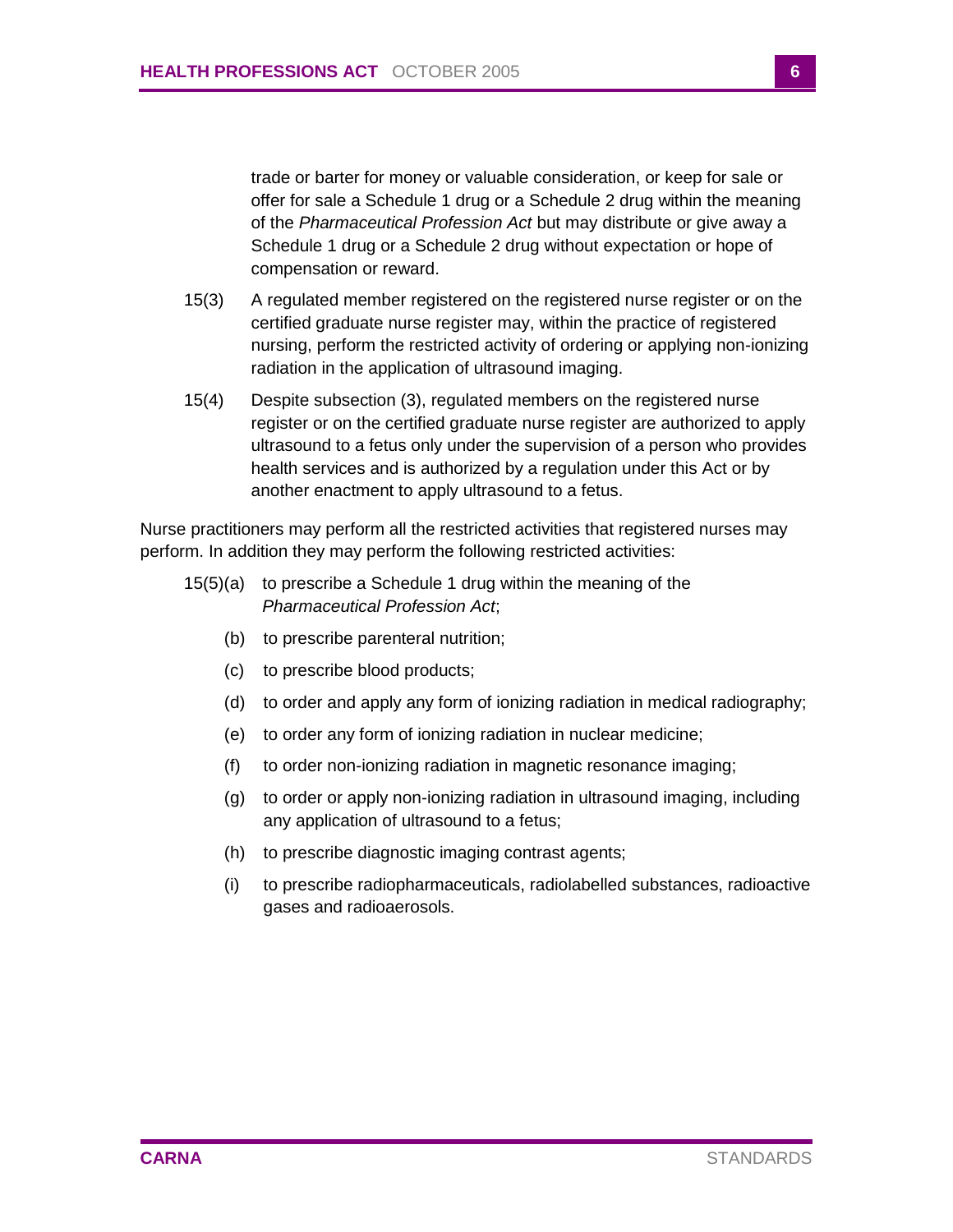# <span id="page-8-0"></span>**Standards for the Performance of Restricted Activities**

Registered nurses in Alberta practise under a legislated definition of nursing which is consistent with the practice of nursing as outlined in Schedule 24 of HPA and CARNA documents, such as *Scope of Practice for Registered Nurses*, *Entry-to-Practice Competencies* (2005), and *Nursing Practice Standards* (2003). The *Scope of Practice*  statement identifies that:

- The practice of nursing focuses on human beings and their needs for nursing care.
- $\blacksquare$  The goal of nursing is to assist clients<sup>1</sup> to attain and maintain optimal health, wellness and independence.
- $\blacksquare$  The major objective of nursing is to maximize the ability of clients to meet their health needs.

The restricted activities identified in Schedule 7.1 of GOA provide a legal framework for restricted activities but they do not provide a list of specific interventions or tasks that might fall within the definition of the restricted activity.

### For example,

15(1)(a) to cut a body tissue, to administer anything by invasive procedure on body tissue or to perform surgical or other invasive procedures on body tissue below the dermis or the mucous membrane

can include a range of interventions/tasks from injections to deep wound debridement.

There are many restricted activity interventions such as catheterizations, suctioning or medication administration by injection that are core to practice in certain areas. Other restricted activity interventions such as initiating a PICC line or deep wound debridement may only be done by registered nurses with specialized knowledge and skill in certain practice settings. In other situations the performance of a particular restricted activity may be new to the practice area due to a shift in client needs. For example, in many long-term care units, residents are now being treated in the nursing home for medical conditions rather than being sent to the hospital.

<sup>&</sup>lt;sup>1</sup> The term 'client' can refer to patients, residents, families, groups, communities and populations.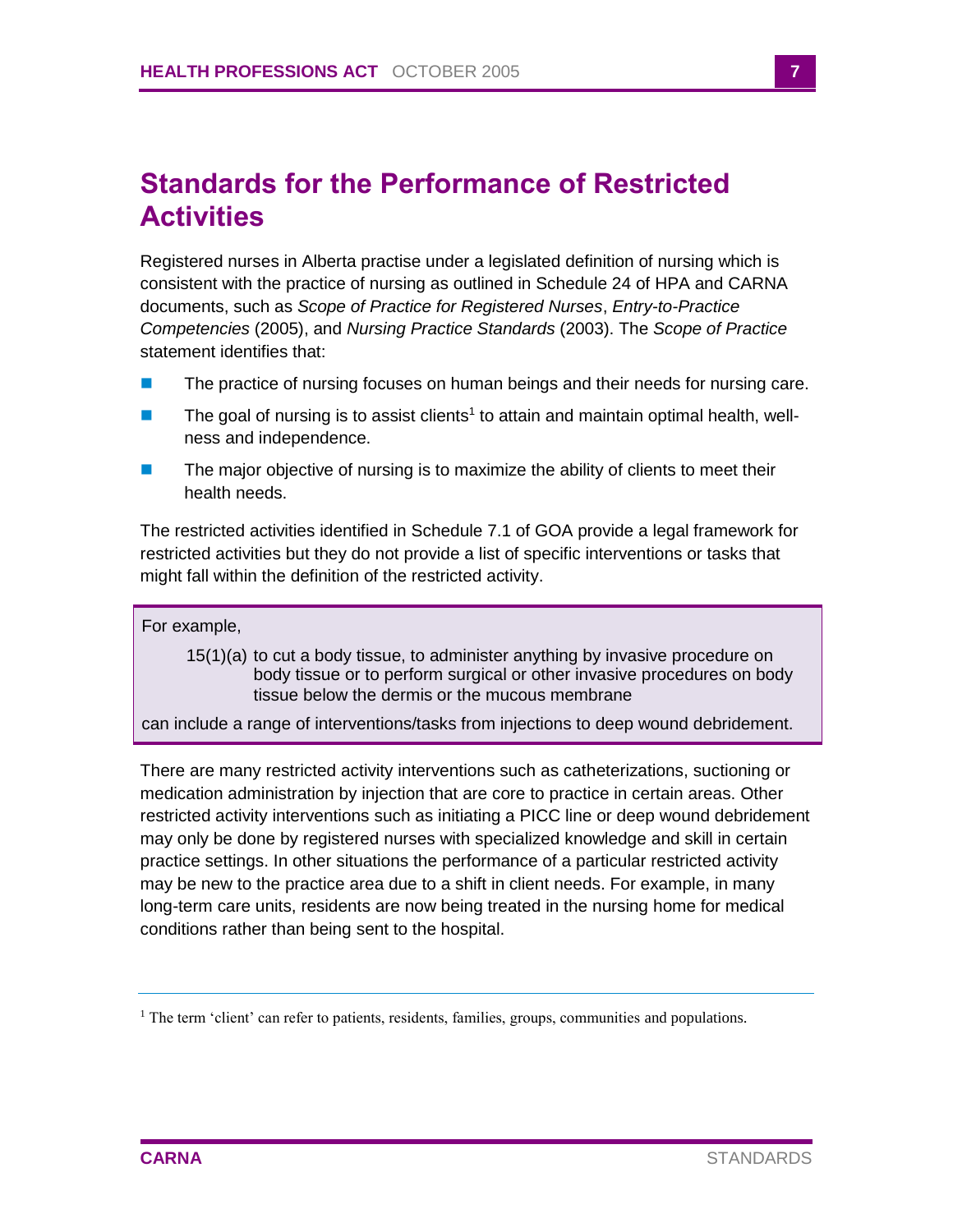The *Nursing Practice Standards* apply to overall care and to all regulated members of CARNA in clinical practice, research, education and administration. This document builds on those standards and identifies standards for the performance of restricted activity interventions in clinical practice.

This document also includes guidelines that are to be used to determine if a particular restricted activity intervention not currently performed by RNs in a particular setting should become part of their nursing practice. In order for the regulated member to perform the intervention, it would have to fall within the parameters of a restricted activity authorized by CARNA regulations.

# <span id="page-9-0"></span>**Standards for the Performance of Restricted Activity Interventions**

### <span id="page-9-1"></span>**Standard One: Responsibility and Accountability**

All regulated members of CARNA are responsible and accountable for the performance of restricted activity interventions within their nursing practice in accordance with the definitions outlined in the CARNA *Nursing Practice Standards*:

- **Responsibility: Obligation to fulfill the terms of implied or explicit contractual** agreement in accordance with professional and legal nursing standards.
- Accountability: Nurses are answerable for their practice, and they act in a manner consistent with their professional responsibilities and standards of practice.

<span id="page-9-2"></span>**Standard Two: Knowledge and Skill in the Performance of Restricted Activities** HPA emphasizes the importance of competence in the performance of restricted activities. Knowledge and skill in the performance of restricted activity interventions is more than the safe and competent performance of the intervention. It also includes assessment, decision-making, and critical judgment in the clinical situation, as well as monitoring of the client response to the intervention.

**Section 16 of the regulations for registered nurses under HPA state: "Despite section 15, regulated members must restrict themselves in performing restricted activities to those activities that they are competent to perform and to those that are appropriate to the member's area of practice and the procedure being performed".**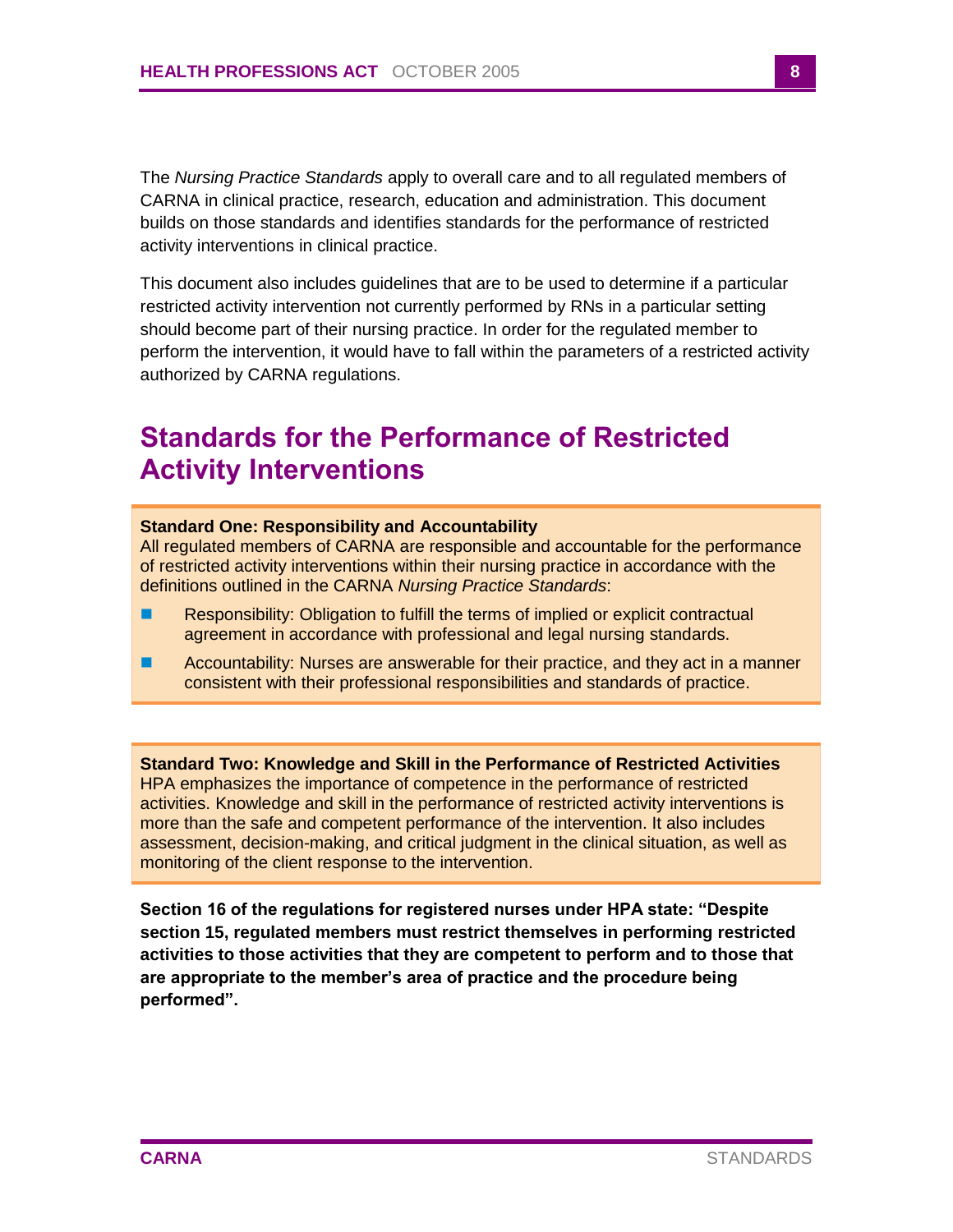### <span id="page-10-0"></span>**Standard Three: Practice Setting Policy Support**

In an employment situation, a regulated member must perform a restricted activity intervention in accordance with employer policy.

Whether or not a registered nurse performs a specific restricted activity will be dependent upon:

- $\blacksquare$  employer policy
- **Number 1** whether or not the restricted activity is appropriate for the practice setting
- **E** registered nurse competence to perform the restricted activity, including completion of any education required to perform the restricted activity in a safe, competent and ethical manner

Job descriptions should address the performance of restricted activities. As an example, a generic job description may indicate that registered nurses can perform any of the restricted activities that are authorized through the registered nurse regulations. On a particular unit or within a program area, there may be specific statements within a job description or in unit/program policy identifying specific nursing interventions/tasks that fall within a restricted activity that are performed in the practice setting.

Those nurses in self-employed practice will be authorized to perform a restricted activity provided:

- $\blacksquare$  the restricted activity is appropriate for the practice setting
- **the registered nurse is competent to perform the restricted activity and has the** necessary education to perform the restricted activity in a safe, competent manner
- **the Registration Committee has approved the self-employed practice or non**traditional practice of the regulated registered nurse member, including the restricted activities to be performed. Self-employed practice is to be reviewed every two years by CARNA.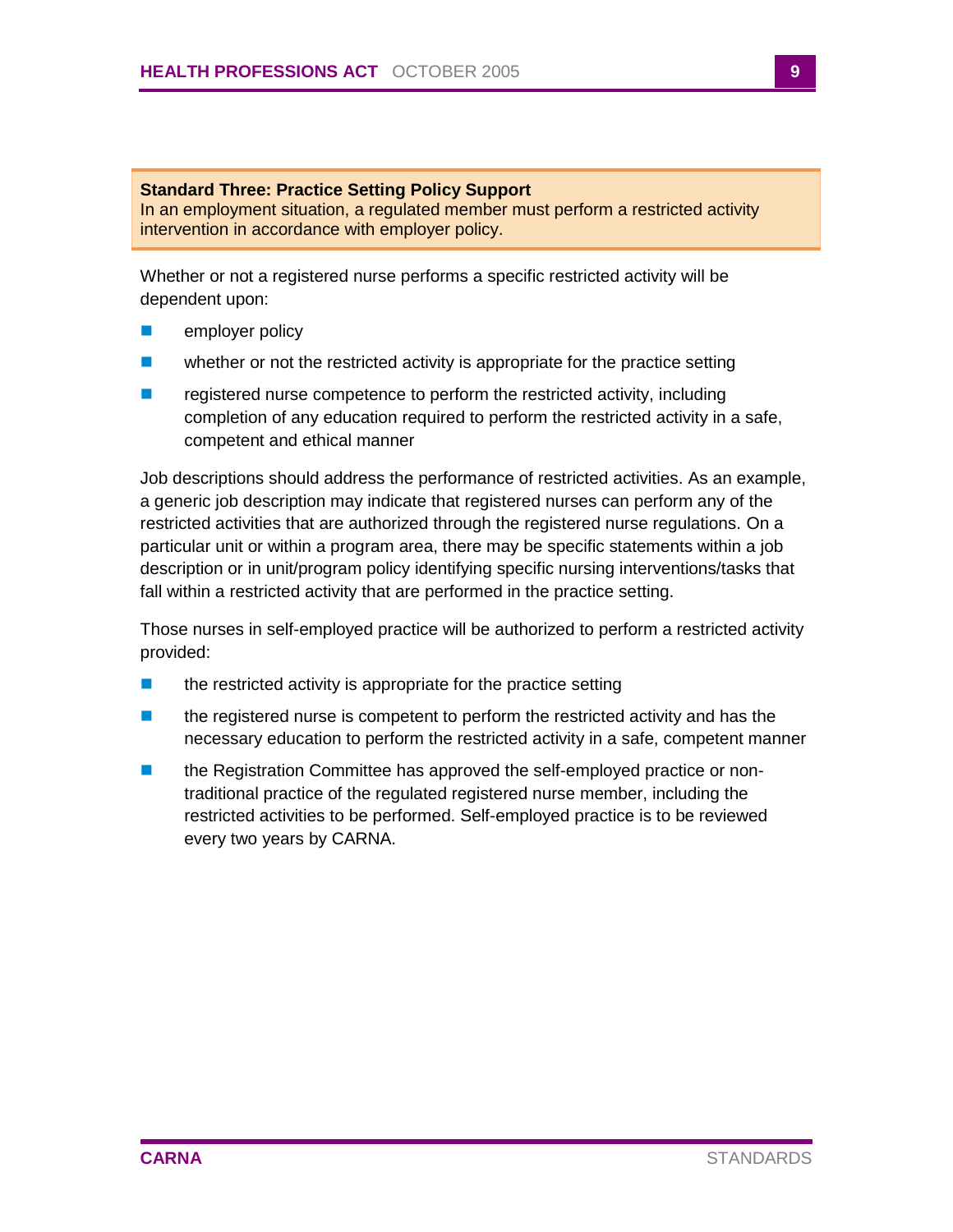# <span id="page-11-0"></span>**Guidelines for Determining if a Specific Intervention Should Become a Part of Registered Nursing Practice**

A number of health professionals may be authorized to perform a specific restricted activity. Factors influencing which health professional will perform the restricted activity intervention in a given situation include:

- **E** authorization by the professional's regulatory college to perform the restricted activity
- **needs of the client**
- **E** context of care including the acuity/stability/complexity of the client
- service delivery model
- **EXECUTE:** knowledge and competency of the health-care professional
- $\blacksquare$  availability of health professionals in the practice setting
- $\blacksquare$  continuity of care within the setting

The practice of registered nurses, like that of other health-care professionals, is constantly evolving. In the assessment of client care and nursing practice, employers and registered nurses may identify interventions/tasks within a restricted activity authorized for registered nurses that they are not currently performing. Assessment of the clinical situation may indicate that it would be reasonable for a registered nurse to perform that restricted activity intervention. The following guidelines have been identified to provide assistance to administrators, managers and registered nurses in determining if interventions within a restricted activity category should be incorporated as a part of registered nurses' practice in that particular practice setting.

### <span id="page-11-1"></span>**Guideline One: Assessment of Client Need, Intent and Purpose of the Restricted Activity Intervention**

The determination of whether or not a registered nurse performs a specific intervention/task within a restricted activity category must be mutually agreed upon between registered nurses and other health-care professionals in the practice setting.

The determination should be supported by institutional policy, be the same on any shift and driven by the needs of the client, not by the desire for convenience of health-care professionals. For example, the registered nurse may be the only available provider in a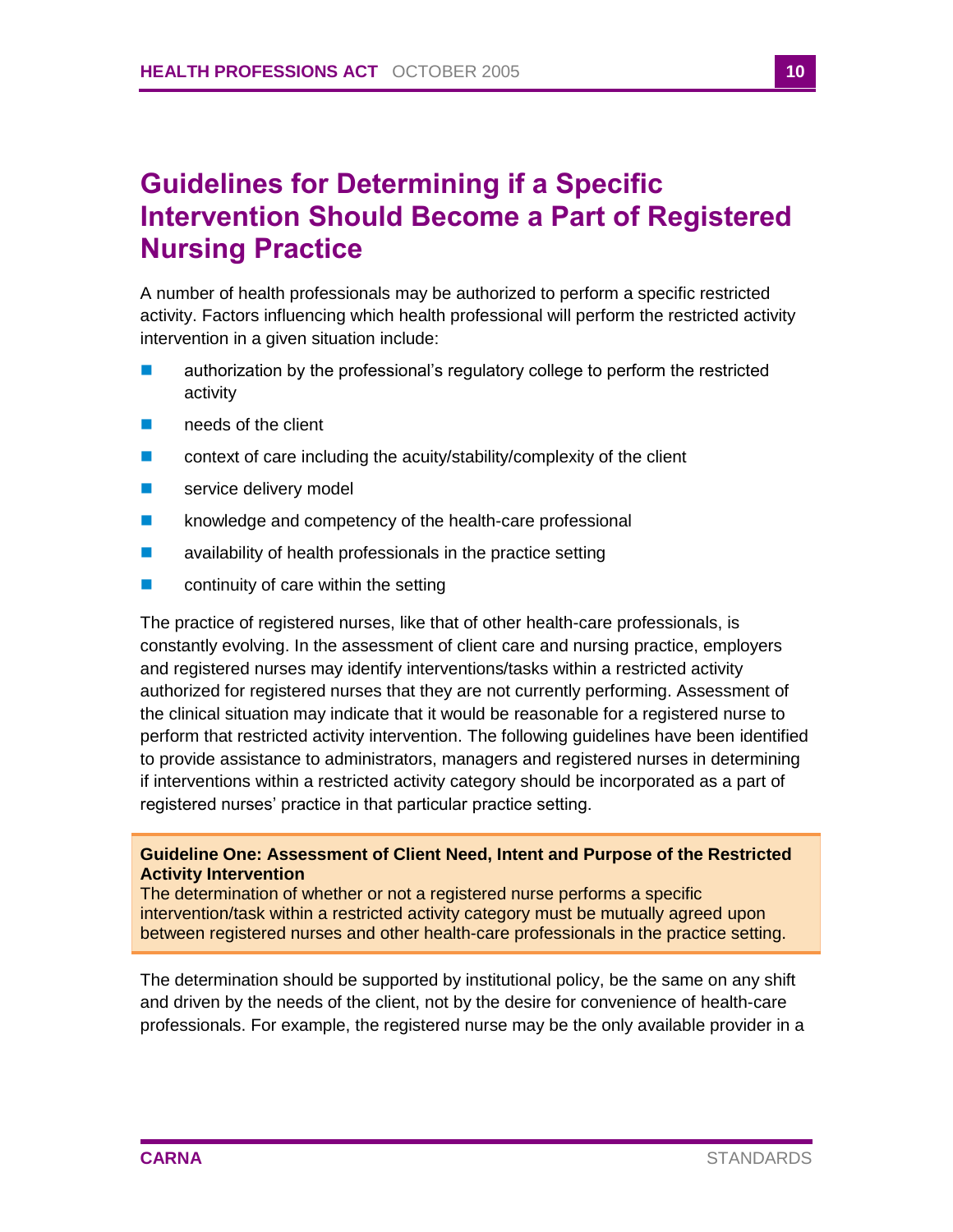practice setting during the night shift who has a competency in a particular restricted activity intervention. If the RN is not allowed to perform this intervention on a day shift, they should not be allowed to perform it on nights. Additionally, if the person was not competent to provide the intervention, it does not matter if they are the only available provider – they must not perform the activity.

### <span id="page-12-0"></span>**Guideline Two: Knowledge and Skill to Perform the Restricted Activity Intervention Safely**

The responsibility for attaining and maintaining competence in the restricted activity intervention is held jointly by registered nurses and their employers.

One of the important factors to consider when decisions are made as to whether or not a particular restricted activity intervention should become a part of nursing practice is the opportunity to maintain competence.

The RN is expected to:

- **E** identify his/her own learning needs with respect to the restricted activity intervention
- **Paractise only within his/her areas of competence**
- utilize available educational resources to attain and maintain competency in the activity

Employers have the responsibility to:

- **Part** provide orientation and staff development programs based on identified learning needs related to the goals of the organization
- **E** ensure the provision of the necessary resources for RNs to attain and maintain competency in the restricted activity interventions required by the needs of clients in the practice setting

Registered nurses and employers share responsibility for collaborating on the ongoing evaluation of the need for and the performance of all interventions, including the competence of the practitioners involved. Employers will need to strive for consistent methods to evaluate RN competence.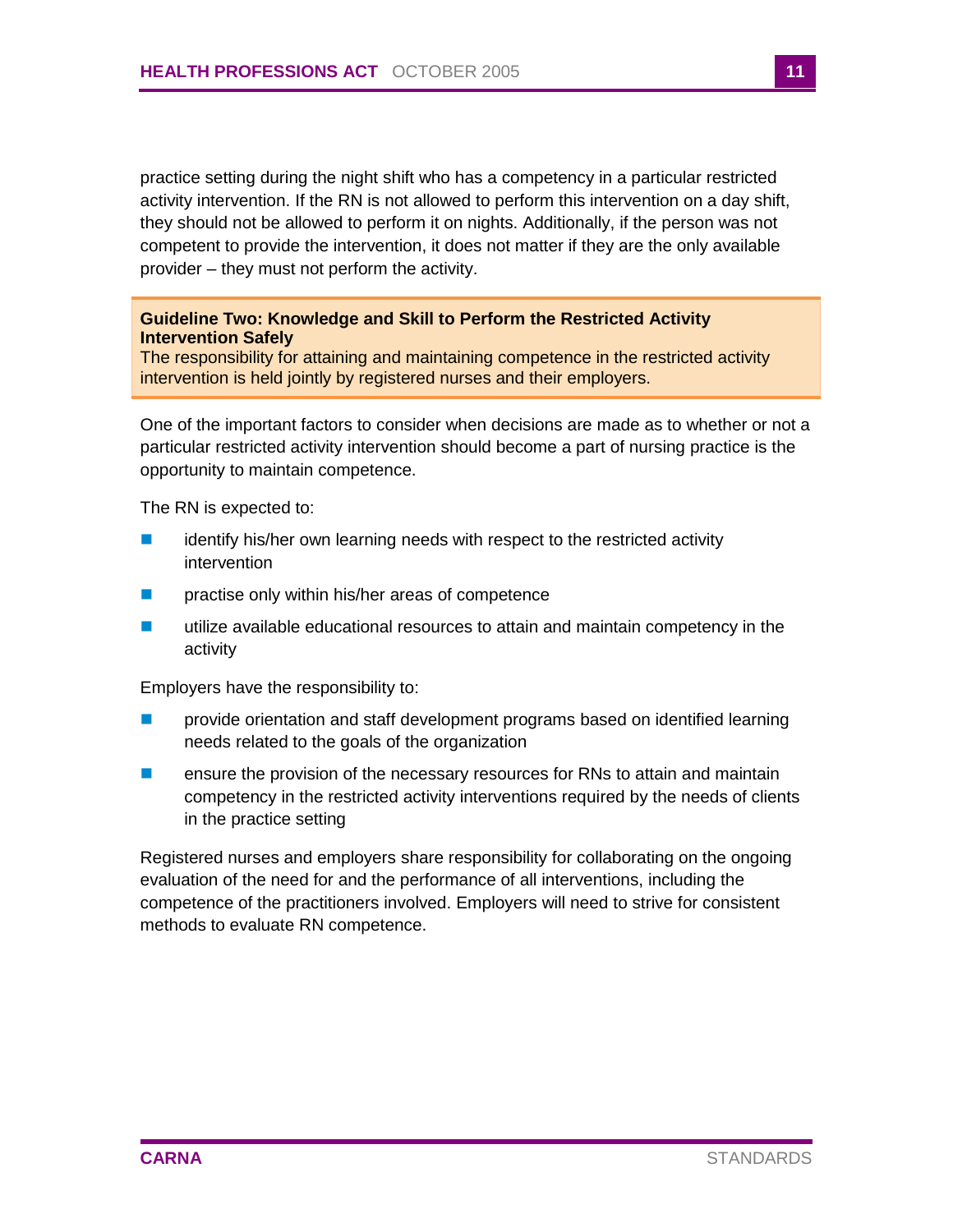<span id="page-13-0"></span>**Guideline Three: Identification and Establishment of Policies and Procedures to Facilitate Safe and Competent Performance of the Activity** The development and implementation of evidence-based policies and procedures is critical to support safe and competent performance of restricted activity interventions.

As part of this process there must be mutual agreement by the professionals involved in the practice setting that this intervention will become a part of nursing practice.

In any practice setting, registered nurses have both the right and the professional obligation to question policies and procedures inconsistent with therapeutic client outcomes, current practices and safety standards. Accordingly, where the performance of a particular restricted activity intervention in a specific practice setting is not consistent with therapeutic client outcomes, current practices and/or safety standards, registered nurses have the professional responsibility to refuse the acceptance of such a restricted activity intervention, and to communicate their concern to the employer. Employers have the responsibility to address the concerns outlined with respect to the proposed restricted activity intervention. In such instances, the particular restricted activity intervention should only be incorporated as a part of registered nursing practice when all concerns of the parties affected have been satisfactorily addressed.

# <span id="page-13-1"></span>**Restricted Activities: Specific Clinical Examples**

Under HPA it is recognized that health professionals have overlapping scopes of practice. Several professional groups will have authority to perform the same restricted activity. The context of the practice situation will determine the extent to which a health professional will practice within the full scope of a restricted activity. The following clinical situations are discussed in order to provide guidance for registered nurses and their employers. All examples provided are subject to the standards and guidelines on the previous pages.

### <span id="page-13-2"></span>**Dispense, Sell, Compound**

The CARNA regulations state that CARNA regulated members will be given authority to:

15(1)(e) to dispense, compound, provide for selling or sell a Schedule 1 drug or Schedule 2 drug within the meaning of the *Pharmaceutical Profession Act.*

Schedule 7.1 of GOA defines *dispense* as: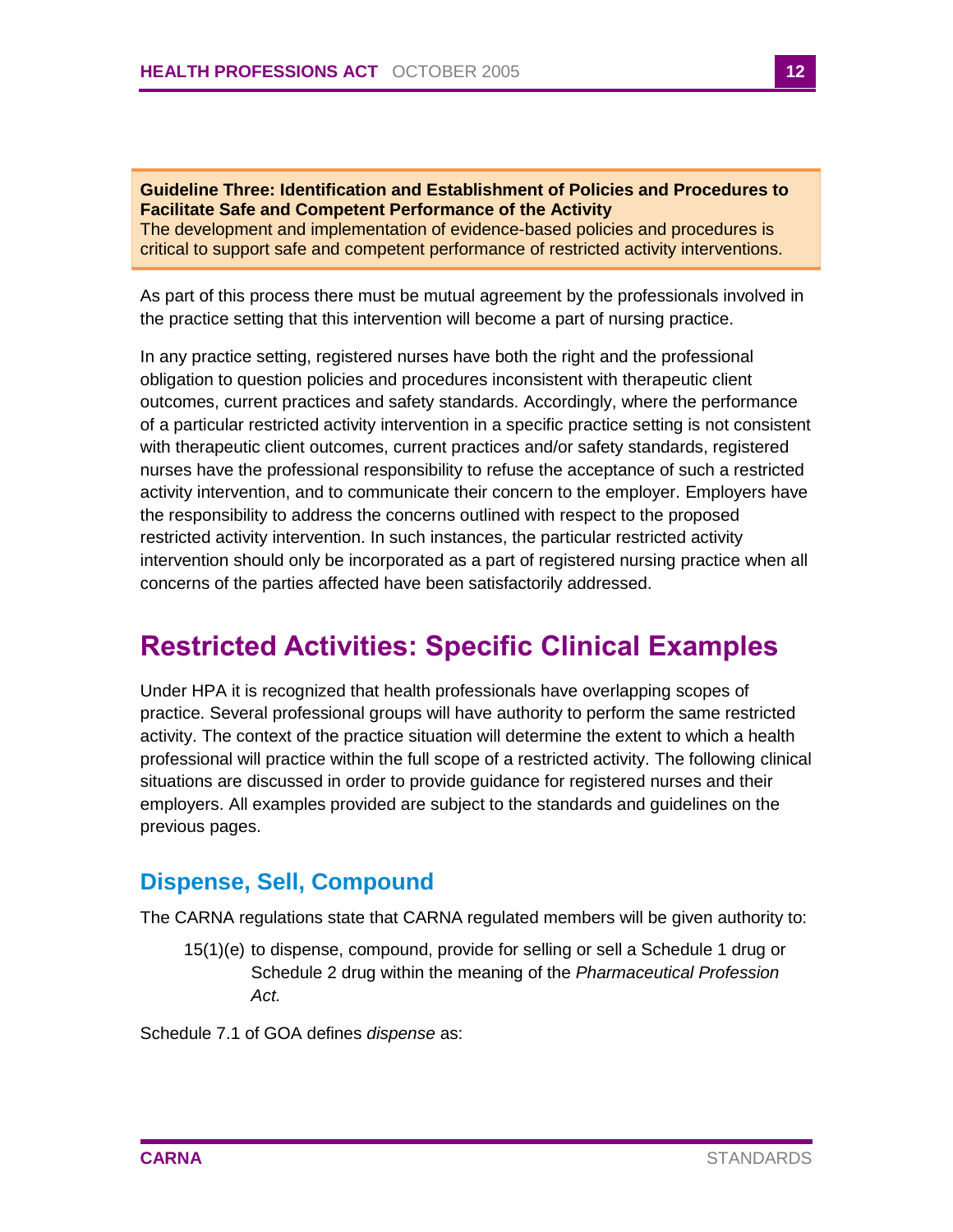1(c) 'dispense' means

(i) with respect to drugs, to provide a drug pursuant to a prescription for a person, but does not include the administration of a drug to a person;

and *sell* as:

- 1(h) 'sell' includes
	- (i) distribute, trade or barter for money or other valuable consideration,
	- (ii) distributing and giving away without expectation or hope of compensation or reward,
	- (iii) keeping for sale, and
	- (iv) offering for sale.

Section 15(2) of the CARNA regulations places limits on the interpretation of 'sell' based on the above definition.

**15(2)** Despite subsection (1)(e), a regulated member on any register performing the restricted activity described in that subsection shall not distribute, trade or barter for money or valuable consideration, or keep for sale or offer for sale a Schedule 1 drug or a Schedule 2 drug within the meaning of the *Pharmaceutical Profession Act* but may distribute or give away a Schedule 1 drug or a Schedule 2 drug without expectation or hope of compensation or reward.

The authority to perform the restricted activity of dispensing and selling does not mean that registered nurses will now be able to dispense or sell medications in the same manner as would pharmacists. It will, however, provide flexibility to meet client needs where a pharmacist is unavailable. Situations where this authority might be needed include, but are not limited to:

- **Particle 1** provision of partial doses of a medication or a full prescription in a small rural emergency or where a pharmacy is not available
- **Part in the providing birth control pills or the "morning after" pill in a family planning clinic**
- **Parther** providing medication for a client who is leaving a health-care facility on a pass for a limited time period when a pharmacist is not available to do so
- **Part** providing medications or a full prescription to treat sexually transmitted infections according to protocols in a STD clinic

In applying the standards outlined in this document the following must be considered: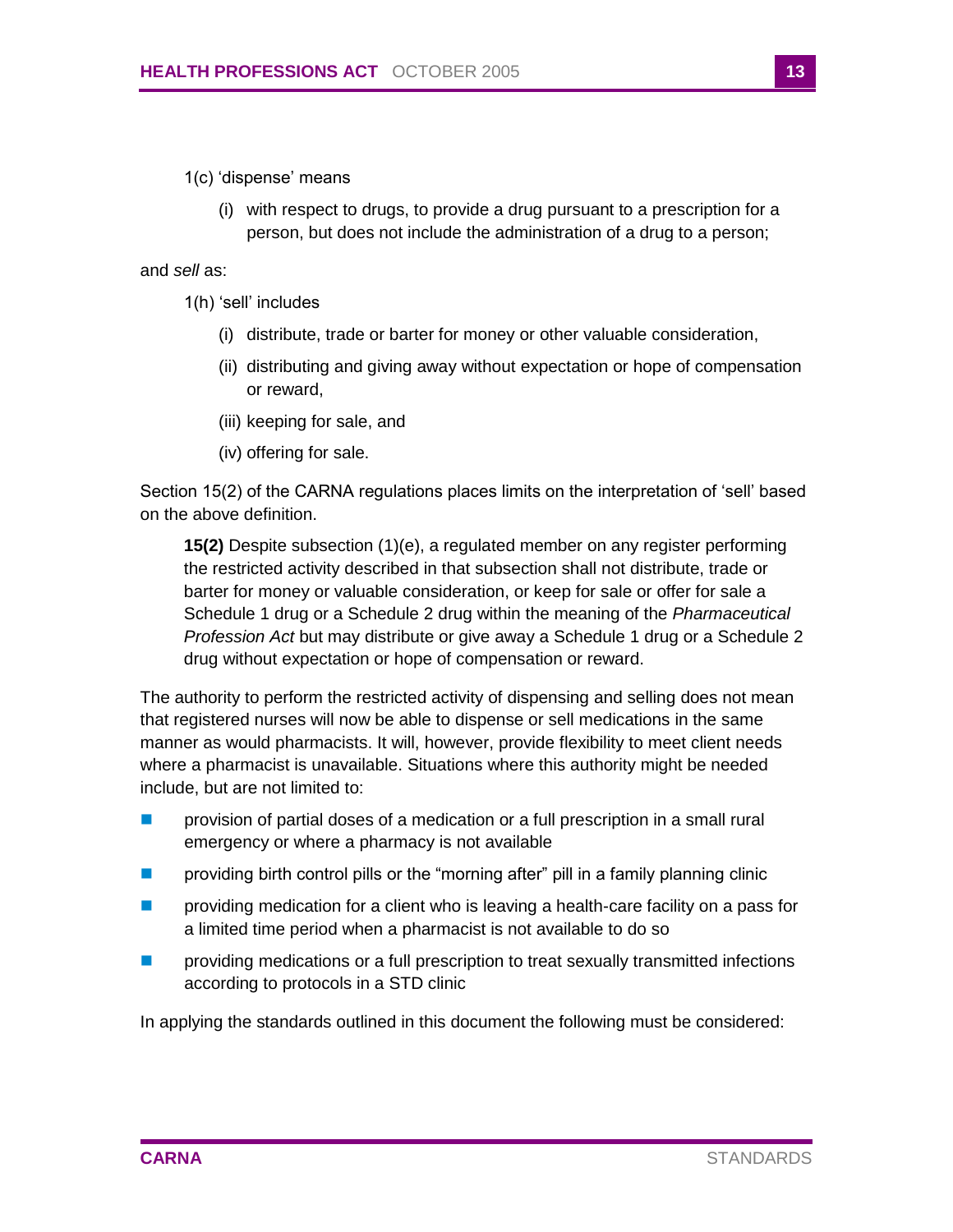- Is there a pharmacist available?
- If there is no pharmacist, is this medication or practice necessary to meet the needs of clients or vulnerable populations?
- Do the regulated members have the knowledge and skill to appropriately dispense the medication?

In dispensing a medication there are 6 major issues to consider.

- **1.** appropriateness of the prescription
- **2.** dispensing procedures to ensure the integrity of the drug distribution system
- **3.** labeling the drug correctly
- **4.** documentation of the dispensing
- **5.** client education
- **6.** storage of the drugs

The Alberta College of Pharmacists has developed Standards of Practice for dispensing. They are available from the college and are on their website under the "Practice Reference Library" tab [\(www.pharmacists.ab.ca\)](http://www.pharmacists.ab.ca/). In any setting where RNs will be dispensing medications, the Standards of Practice developed by the Alberta College of Pharmacists are to be followed. The Alberta College of Pharmacists or a pharmacist must be involved in establishing the infrastructure, policies and procedures in those specific situations where it is appropriate for RNs to dispense medications. This will assist in ensuring the integrity of the drug distribution system, client safety and quality control.

The definition of *compound* in the GOA is as follows:

1(b) "compound" means to mix together 2 or more ingredients of which at least one is a drug for the purposes of dispensing a drug or drugs.

There are instances in nursing practice where regulated members of CARNA might engage in compounding where two ingredients are mixed, one of which is a drug for the purposes of dispensing. Examples include:

- mixing lidocaine and Maalox for a client to take home for relief of pain
- **E** crushing tablets for pediatric clients and mixing them with strawberry syrup for administration at home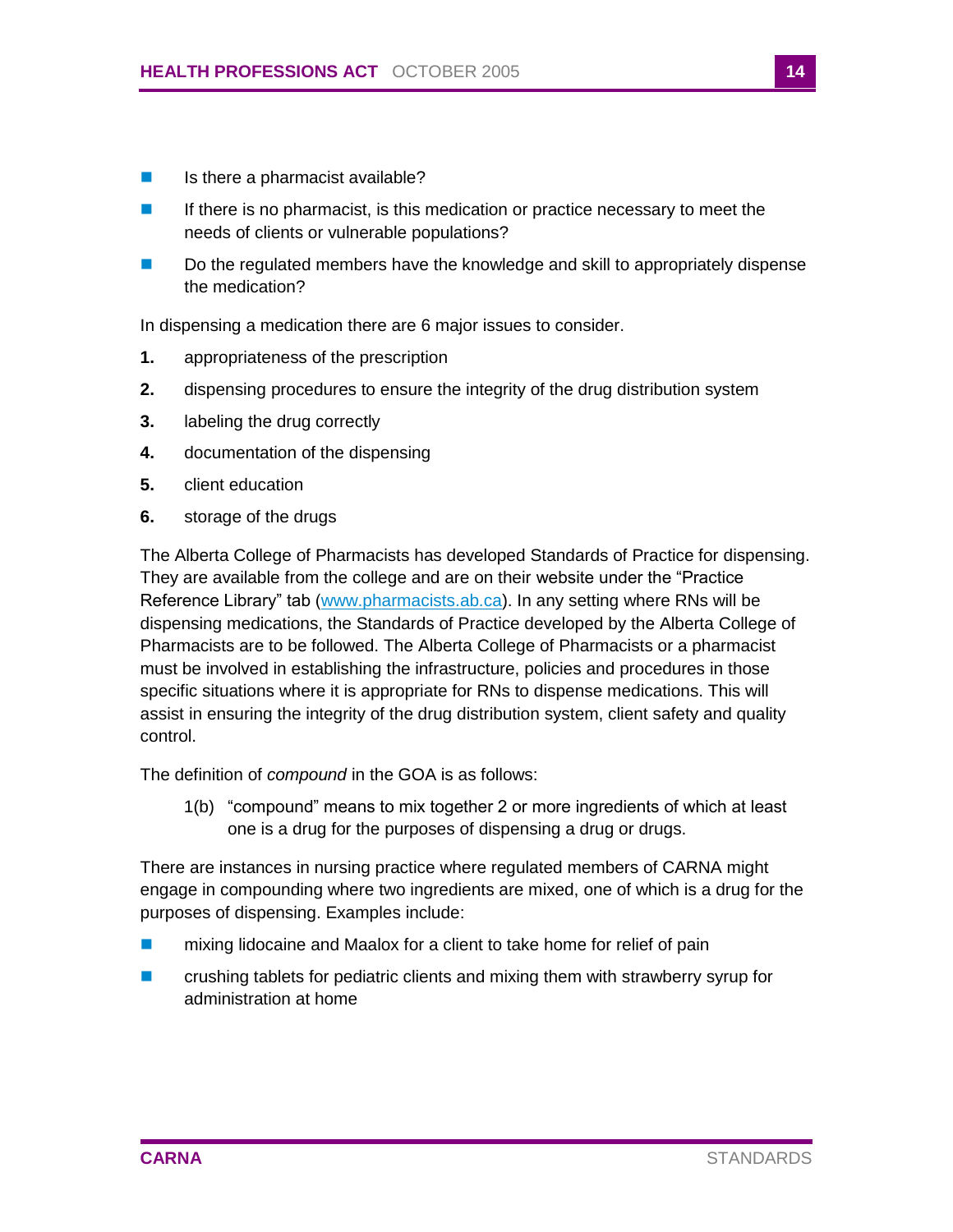**numixing two types of insulin and leaving the syringes with the client for self**administration

In each of these examples, the regulated member of CARNA is mixing two drugs and giving it to the client for the purposes of self-administration by the client at a later time. The regulated member is mixing commercially available products. A commercially available product is defined by pharmacists as:

A pharmaceutical product authorized for use in Canada by the Health Protection Branch of Health and Welfare Canada, and having received a Notice of compliance, has been assigned a Drug Identification Number (DIN) and marketed in Canada. (Canadian Society of Hospital Pharmacists, 2001)

The mixing of pharmaceutical products of all dosage forms, oral liquid or solid, parenteral and topical often affects the storage requirements, stability and, thus, the efficacy of the product. Consultation with a pharmacist and/or published references is encouraged if the nurse has not prepared the compound in the past and is required for any compounds that will be stored beyond 24 hours.

### <span id="page-16-0"></span>**Reducing Dislocation of Joints**

CARNA regulations provide authority for regulated members to:

15(1)(d) to reduce a dislocation of a joint except for a partial dislocation of the joints of the fingers and toes.

When policies were being formulated to guide HPA regulation development, focus groups were held to discuss which restricted activities were being performed by registered nurses. Focus group discussions indicated that in many rural facilities RNs were reducing dislocated shoulders in certain situations before a physician was involved. The intent of this authorization is to allow that practice to continue. It should be noted that partial reduction of dislocation of the joints of the fingers and toes is not a restricted activity.

Application of the standards requires:

- **1.** policy development to support the practice and identify parameters and limitations
- **2.** education of RNs in performing this restricted activity intervention
- **3.** quality assurance mechanisms to evaluate and support safe, competent practice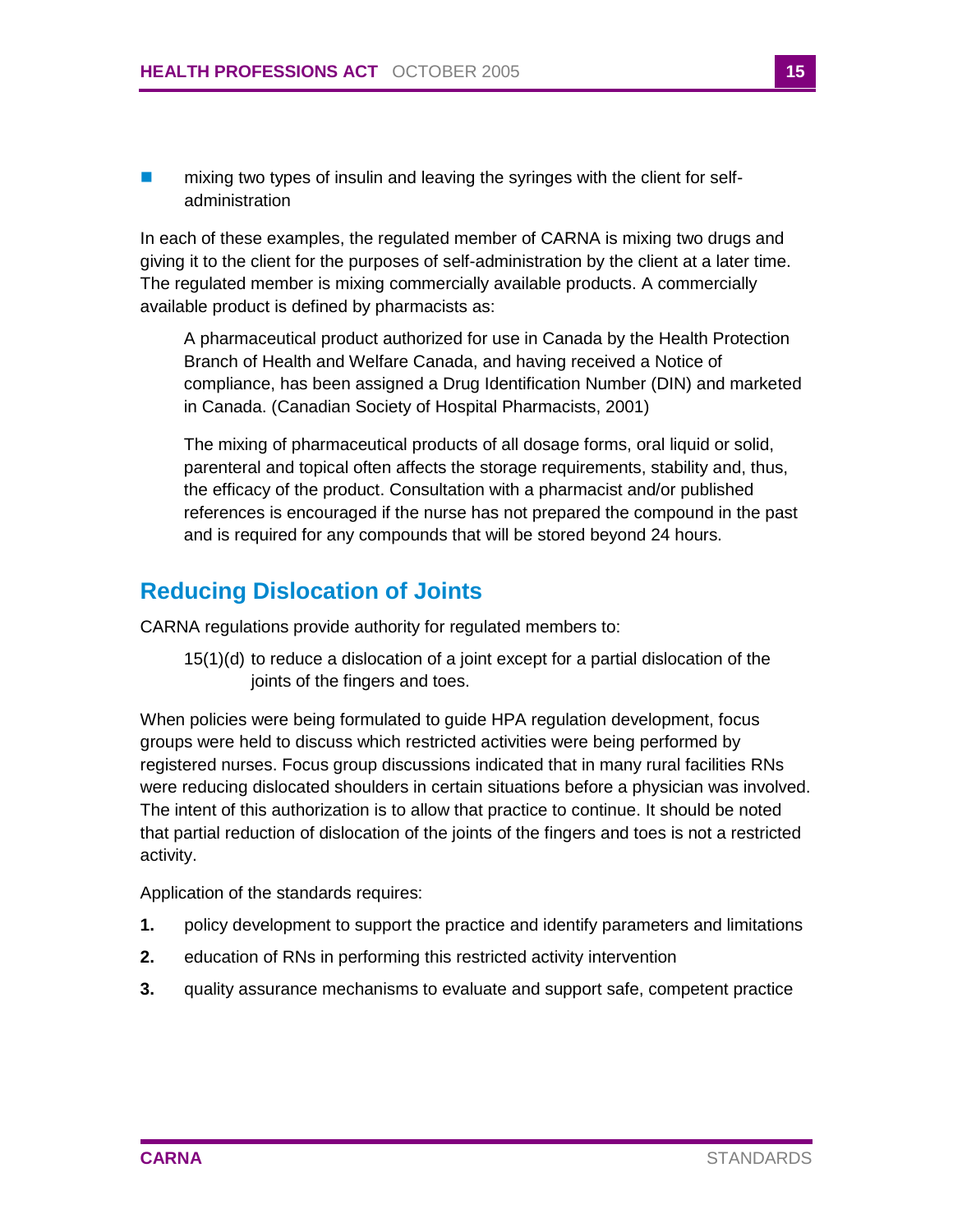### <span id="page-17-0"></span>**Cutting Body Tissue, Performing Surgical or Other Invasive Procedures**

CARNA regulations authorize regulated members to:

15(1)(a) to cut a body tissue, to administer anything by an invasive procedure on body tissue or to perform surgical or other invasive procedures on body tissue below the dermis or the mucous membrane.

This is a very broad restricted activity that could include a wide range of interventions. It is not intended to allow registered nurses to perform surgery, but is intended to allow for a variety of restricted activity interventions, such as injections, deep would debridement, medicated tube feedings and establishing a PICC line, provided the standards for the performance outlined in this document are followed and applied appropriately.

### <span id="page-17-1"></span>**Nitrous Oxide**

In the CARNA regulations regulated members are authorized to:

15(1)(j) to prescribe or administer nitrous oxide, for the purposes of anaesthesia or sedation.

Nitrous oxide is often used by clients in an obstetrical unit. The intent of this authorization is to support RNs in that practice. Any other use of nitrous oxide would have to follow and apply the standards and guidelines outlined in this document very carefully.

Application of the standards requires:

- **1.** policy development to support the practice and identify parameters and limitations
- **2.** education of RNs in performing this restricted activity intervention
- **3.** quality assurance mechanisms to evaluate and support safe, competent practice

# <span id="page-17-2"></span>**Exceptions to Restricted Activities**

Section 2 of Schedule 7.1 of GOA identifies the following as **not being** restricted activities:

**a.** activities of daily living, whether performed by the individual or by a surrogate on the individual's behalf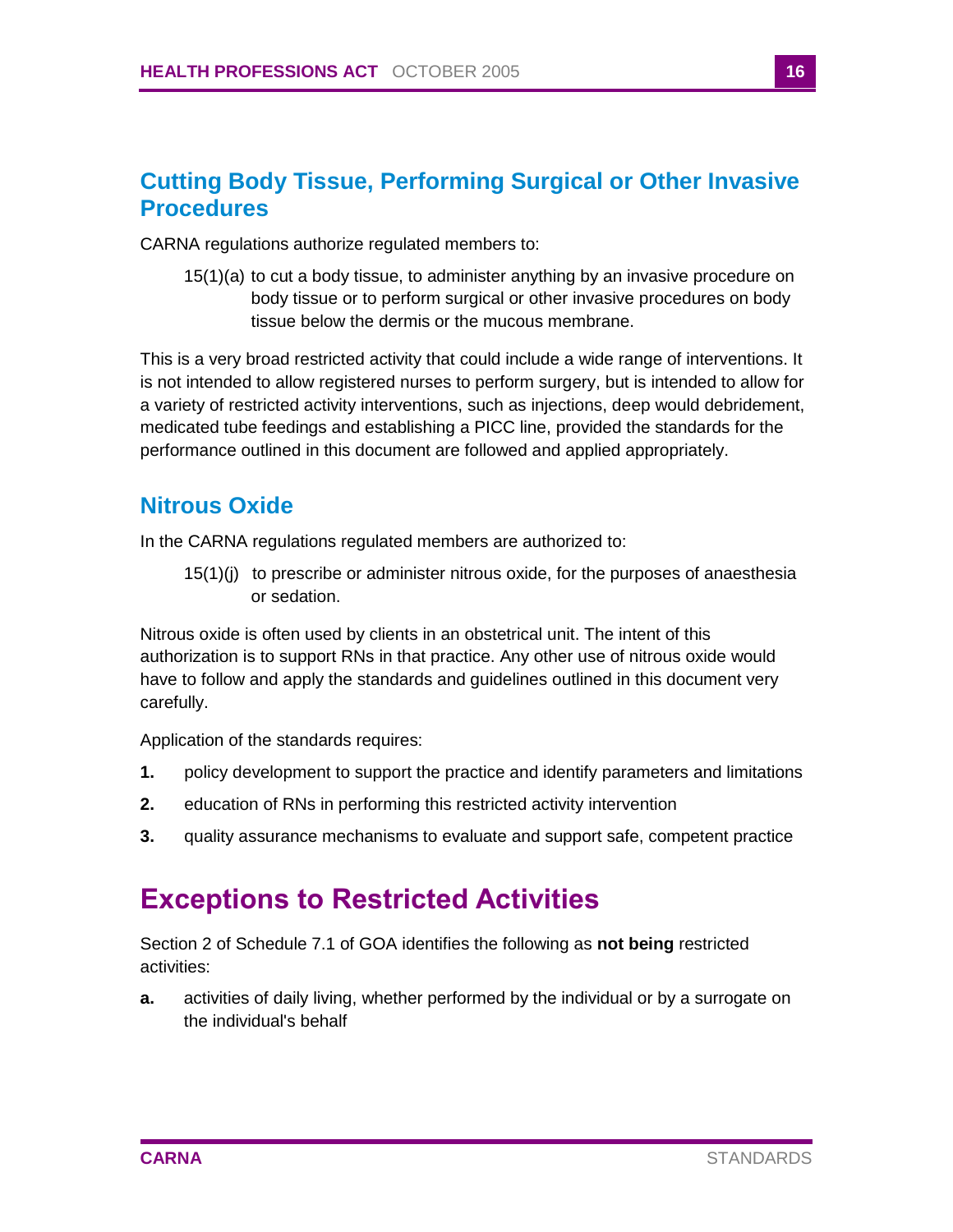- **b.** giving information and providing advice with the intent of enhancing personal development, providing emotional support or promoting spiritual growth of individuals, couples, families and groups
- **c.** drawing venous blood

In addition, Schedule 7.1 identifies those situations in which a health-care aide might perform a restricted activity or an activity of daily living. CARNA, in partnership with the College of Licensed Practical Nurses of Alberta (CLPNA) and the College of Registered Psychiatric Nurses of Alberta (CRPNA), has developed the document *Decision-Making Standards for Nurses in the Supervision of Health-Care Aides: Restricted Activities and Activities of Daily Living* (2003) to provide guidance for regulated members who work with health-care aides.

Students in a nursing education program leading to initial entry-to-practice as a registered nurse, are not regulated members of CARNA. The performance of restricted activities by these students in a clinical practicum or employment situation is discussed in the CARNA document *Standards for Supervision of Nursing Students and Undergraduate Nursing Employees Providing Client Care* (2005)*.*

# <span id="page-18-0"></span>**Conclusion**

The introduction of a regulatory framework for restricted activities will have many implications for staff, managers, educators and researchers. Policies and procedures will be required to address the performance of restricted activities by a number of healthcare providers. Practice settings will need to determine who will provide which restricted activity interventions within the context of the situation and in the best interest of the client.

Interdisciplinary coordination and collaboration will be a critical element in organizing the delivery of care. The CARNA document *Guidelines for Assignment of Client Care and Staffing Decisions* (2005) provides further guidance in matching the right provider to the right care and ensuring safe staffing decisions. CARNA policy and practice consultants are available to assist regulated members and their managers and employers in the implementation of the restricted activities framework.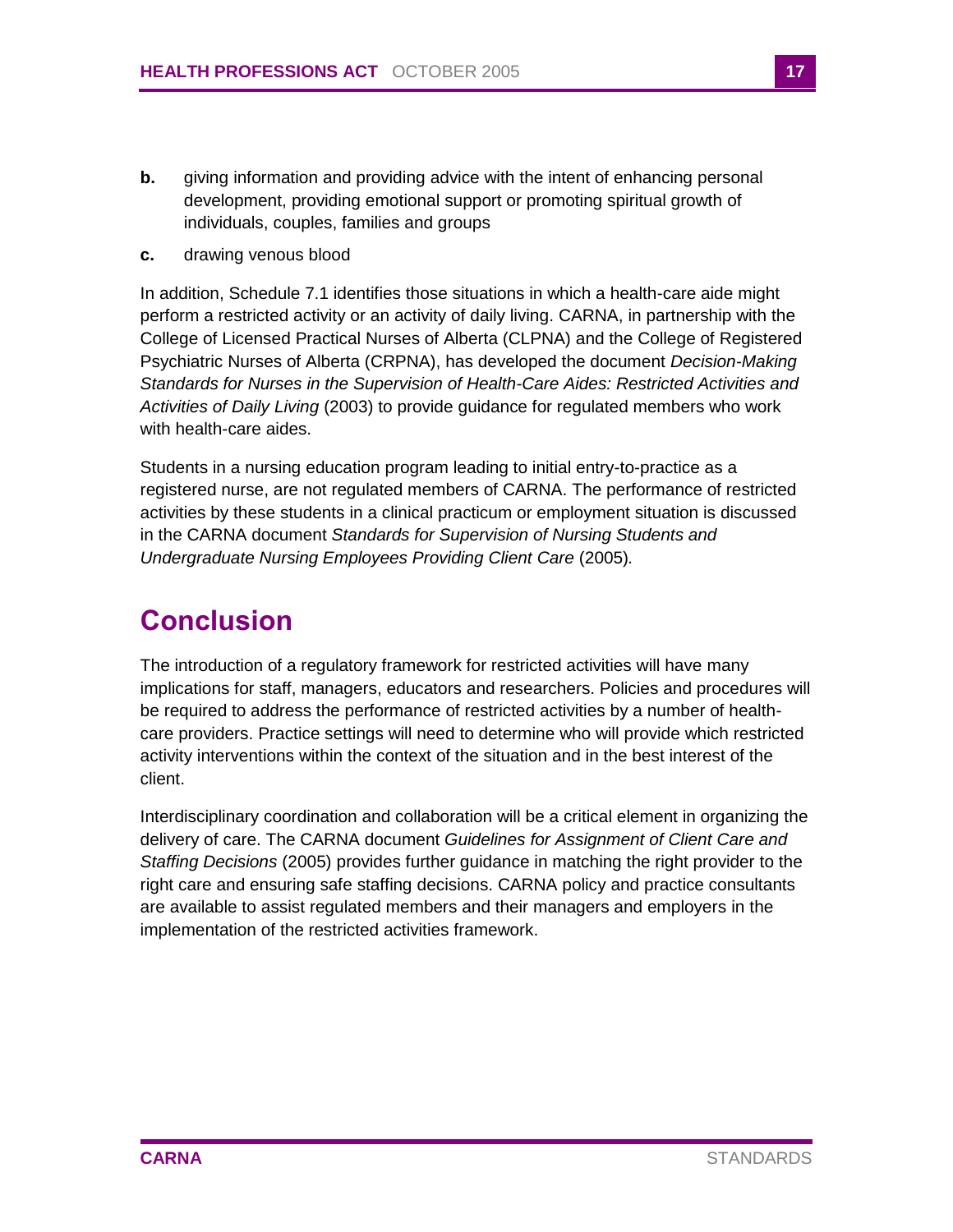# <span id="page-19-0"></span>**References**

- Alberta Health & Wellness, Health Workforce Planning. (2000). *Health Professions Act: An overview.*
- Canadian Society of Hospital Pharmacists.
- College and Association of Registered Nurses of Alberta. (2003). *Nursing practice standards.* Edmonton, AB: Author.
- College and Association of Registered Nurses of Alberta. (2005). *Entry-to-practice competencies.* Edmonton, AB: Author.
- College and Association of Registered Nurses of Alberta. (2005). *Guidelines for assignment of client care and staffing decisions.* Edmonton, AB: Author.
- College and Association of Registered Nurses of Alberta. (2005). *Health Professions Act: Standards for registered nurses in the performance of restricted activities.* Edmonton, AB: Author.
- College and Association of Registered Nurses of Alberta. (2005). *Standards for supervision of nursing students and undergraduate nursing employees providing client care.* Edmonton, AB: Author.
- College and Association of Registered Nurses of Alberta, College of Licensed Practical Nurses of Alberta, & College of Registered Psychiatric Nurses of Alberta. (2003*). Decision making standards for nurses in the supervision of health-care aides: Restricted activities and activities of daily living.* Edmonton, AB: Author*.*
- *Government Organization Act*, R.S.A. 1999, Sch. 7.1.

*Health Professions Act,* R.S.A. 2000, c. H-7.

*Registered Nurses Profession Regulation,* Alta. Reg. 232/2005.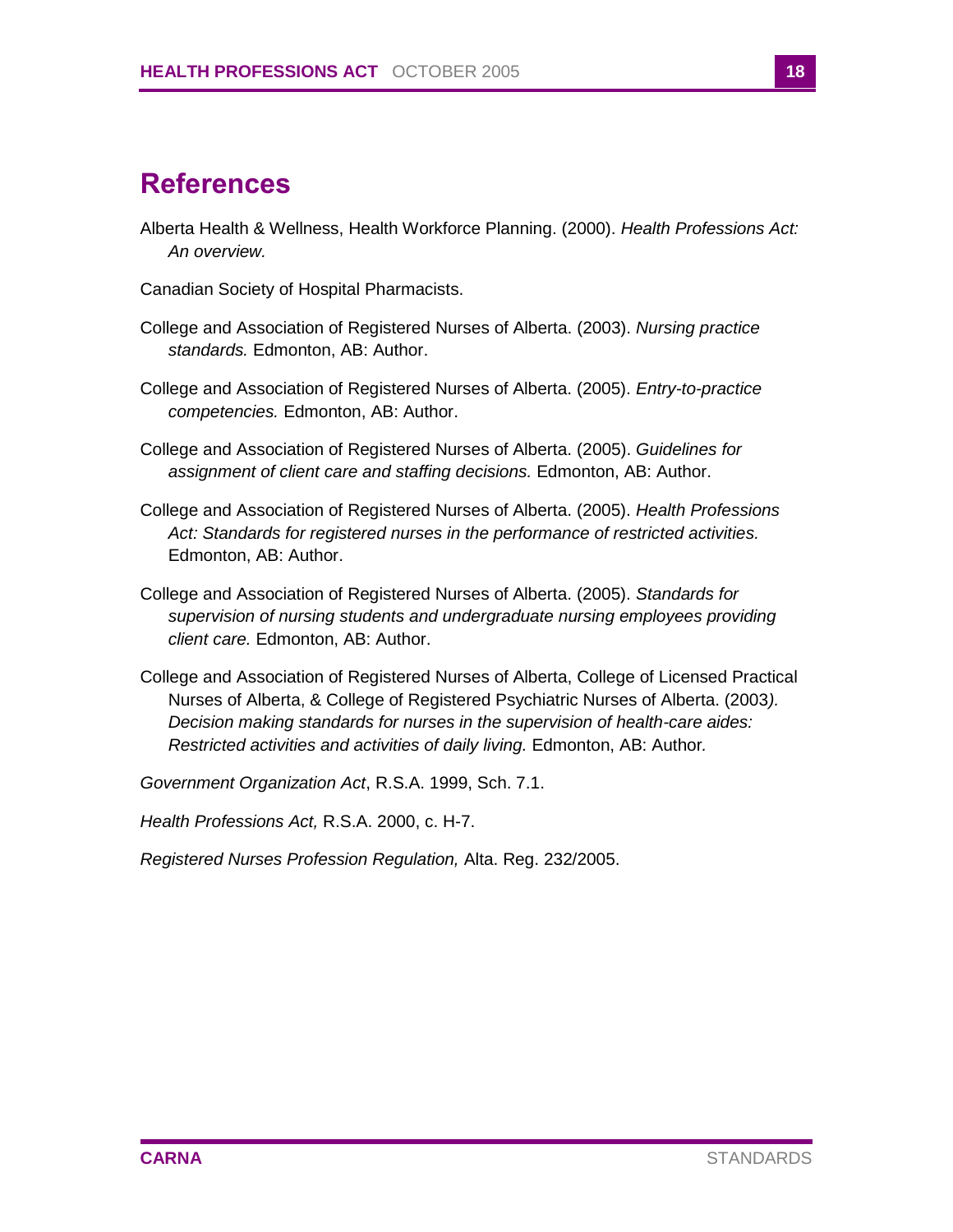# <span id="page-20-0"></span>**Appendix A: Schedule 24** *Health Professions Act*

### *Health Professions Act*  **Schedule 24 Profession of Registered Nurses**

### Practice

- 3 In their practice, registered nurses do one or more of the following:
	- (a) based on an ethic of caring and the goals and circumstances of those receiving nursing services, registered nurses apply nursing knowledge, skill and judgment to
		- (i) assist individuals, families, groups and communities to achieve their optimal physical, emotional, mental and spiritual health and well-being,
		- (ii) assess, diagnose and provide treatment and interventions and make referrals,
		- (iii) prevent or treat injury and illness,
		- (iv) teach, counsel and advocate to enhance health and well-being,
		- (v) co-ordinate, supervise, monitor and evaluate the provision of health services,
		- (vi) teach nursing theory and practice,
		- (vii) manage, administer and allocate resources related to health services, and
		- (viii) engage in research related to health and the practice of nursing,
		- and
	- (b) provide restricted activities authorized by the regulations.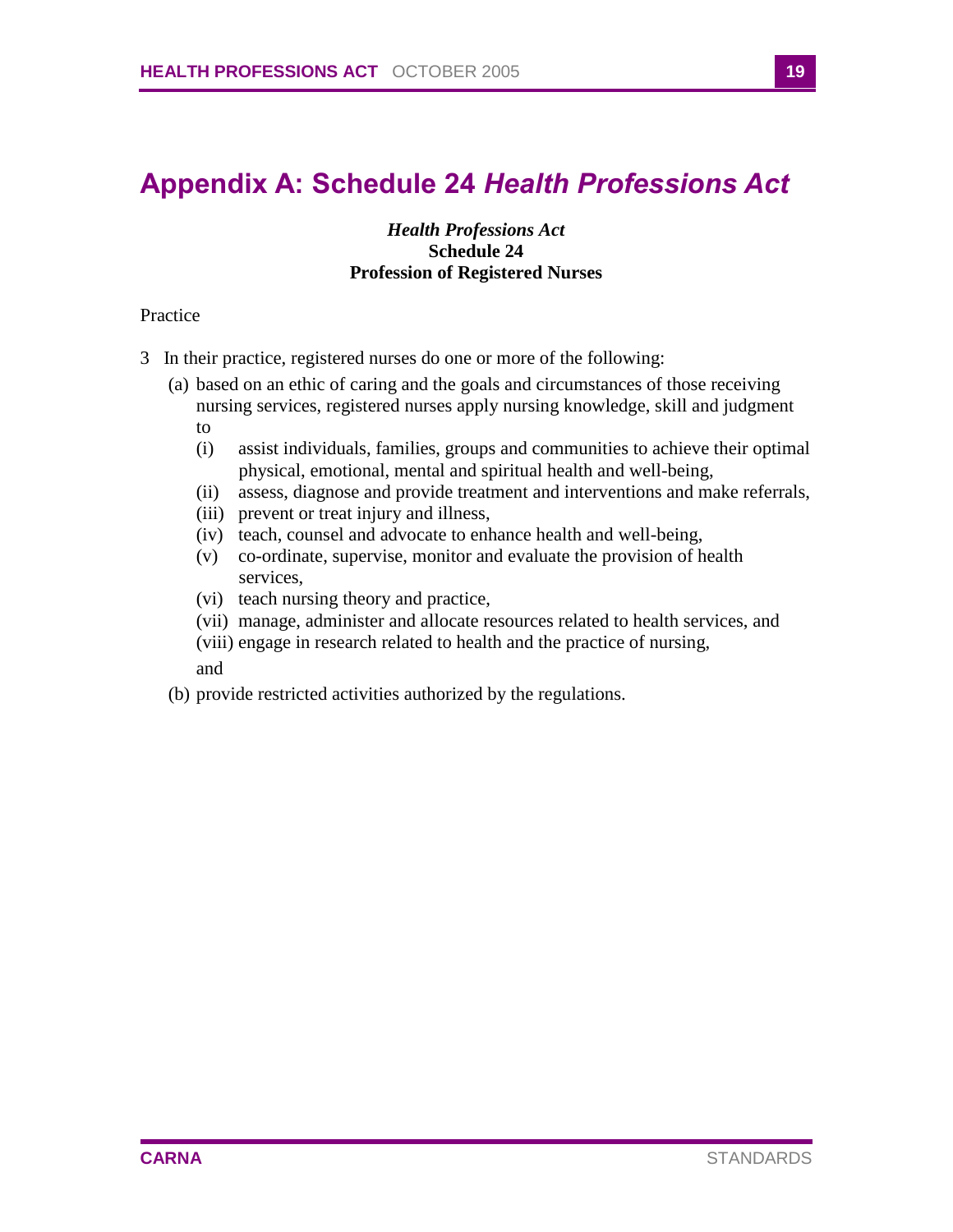# <span id="page-21-0"></span>**Appendix B: Schedule 7.1** *Government Organization Act*

### *Government Organization Act* **Schedule 7.1 Health Services Restricted Activities**

### **Definitions**

- **1** In this Schedule,
	- (a) "activity of daily living" means an activity that individuals normally perform on their own behalf to maintain their health and well-being, and includes
		- (i) routine and invasive self-care activities, including but not restricted to the removal of slivers and the cleaning of wounds, and
		- (ii) specifically taught procedures, which generally result in predictable and stable responses, including but not restricted to catheterization, maintenance of drainage tubes and administration of drugs by injection;
- (a.1) "administration of a drug" means the supplying of a dose of a drug to a person for the purpose of immediate ingestion, application, inhalation, insertion, instillation or injection;
	- (b) "compound" means to mix together 2 or more ingredients of which at least one is a drug for the purposes of dispensing a drug or drugs, but does not include reconstituting a drug or drugs with only water;
	- (c) "dispense" means
		- (i) with respect to drugs, to provide a drug pursuant to a prescription for a person, but does not include the administration of a drug to a person;
		- (ii) with respect to corrective lenses, to verify corrective lenses objectively to the prescription;
	- (d) "drug" means drug as defined in the *Pharmaceutical Profession Act*;
	- (e) "health service" means a service provided to people
		- (i) to protect, promote or maintain their health,
		- (ii) to prevent illness,
		- (iii) to diagnose, treat or rehabilitate them, or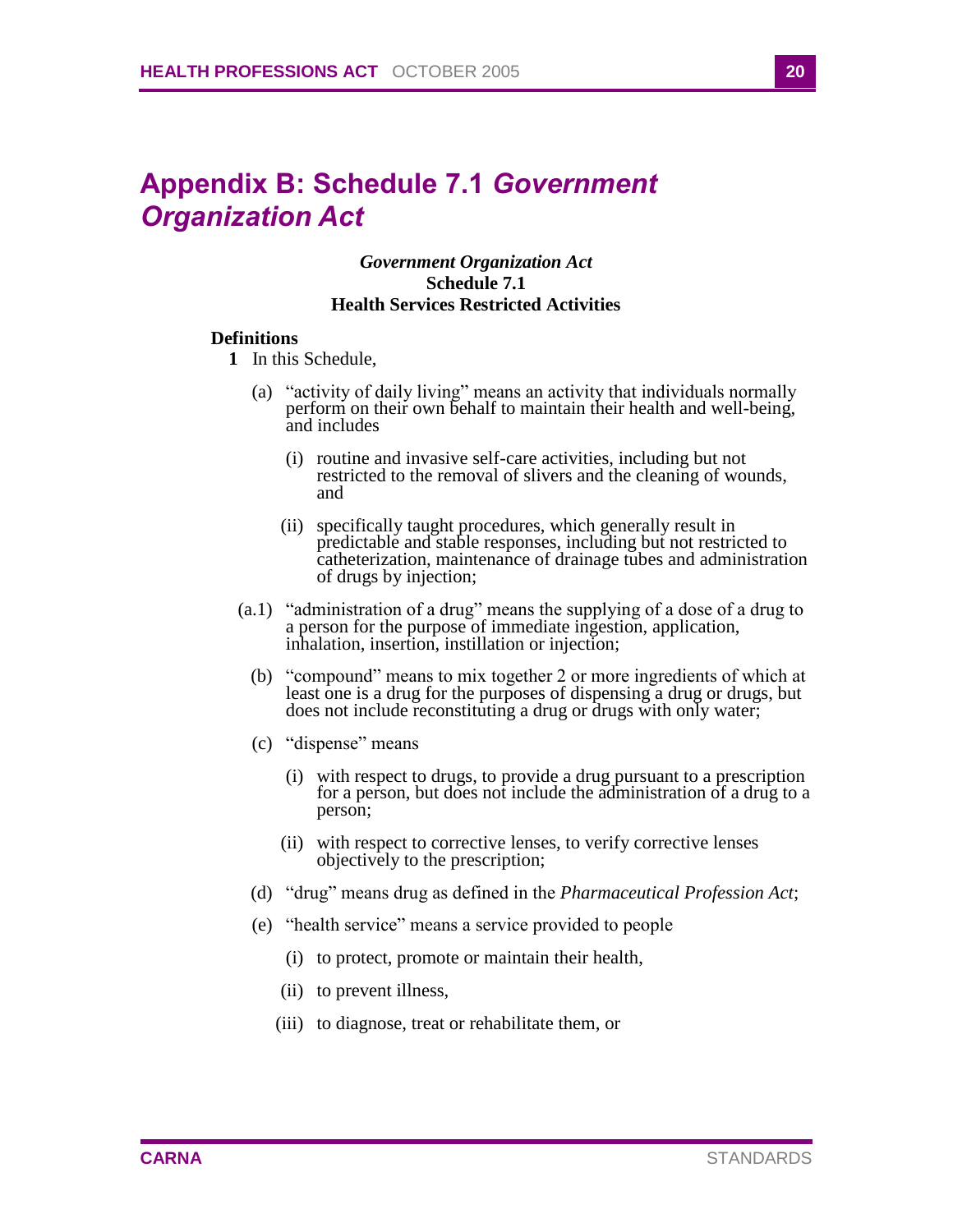- (iv) to take care of the health needs of the ill, disabled, injured or dying;
- (f) "Minister" means the Minister responsible for the *Health Professions Act*;
- (g) "restricted activity" means an activity named as a restricted activity in section 2;
- (h) "sell" includes
	- (i) distribute, trade or barter for money or other valuable consideration,
	- (ii) distributing and giving away without expectation or hope of compensation or reward,
	- (iii) keeping for sale, and
	- (iv) offering for sale;
- (i) "surrogate" means a person authorized by an individual or by the individual's guardian, if the guardian is authorized to give such authorization, to assist the individual in carrying on an activity of daily living.

#### **Restricted activities**

**2(1)** The following, carried out in relation to or as part of providing a health service, are restricted activities:

- (a) to cut a body tissue, to administer anything by an invasive procedure on body tissue or to perform surgical or other invasive procedures on body tissue
	- (i) below the dermis or the mucous membrane or in or below the surface of the cornea;
	- (ii) in or below the surface of teeth, including scaling of teeth;
- (b) to insert or remove instruments, devices, fingers or hands
	- (i) beyond the cartilaginous portion of the ear canal,
	- (ii) beyond the point in the nasal passages where they normally narrow,
	- (iii) beyond the pharynx,
	- (iv) beyond the opening of the urethra,
	- (v) beyond the labia majora,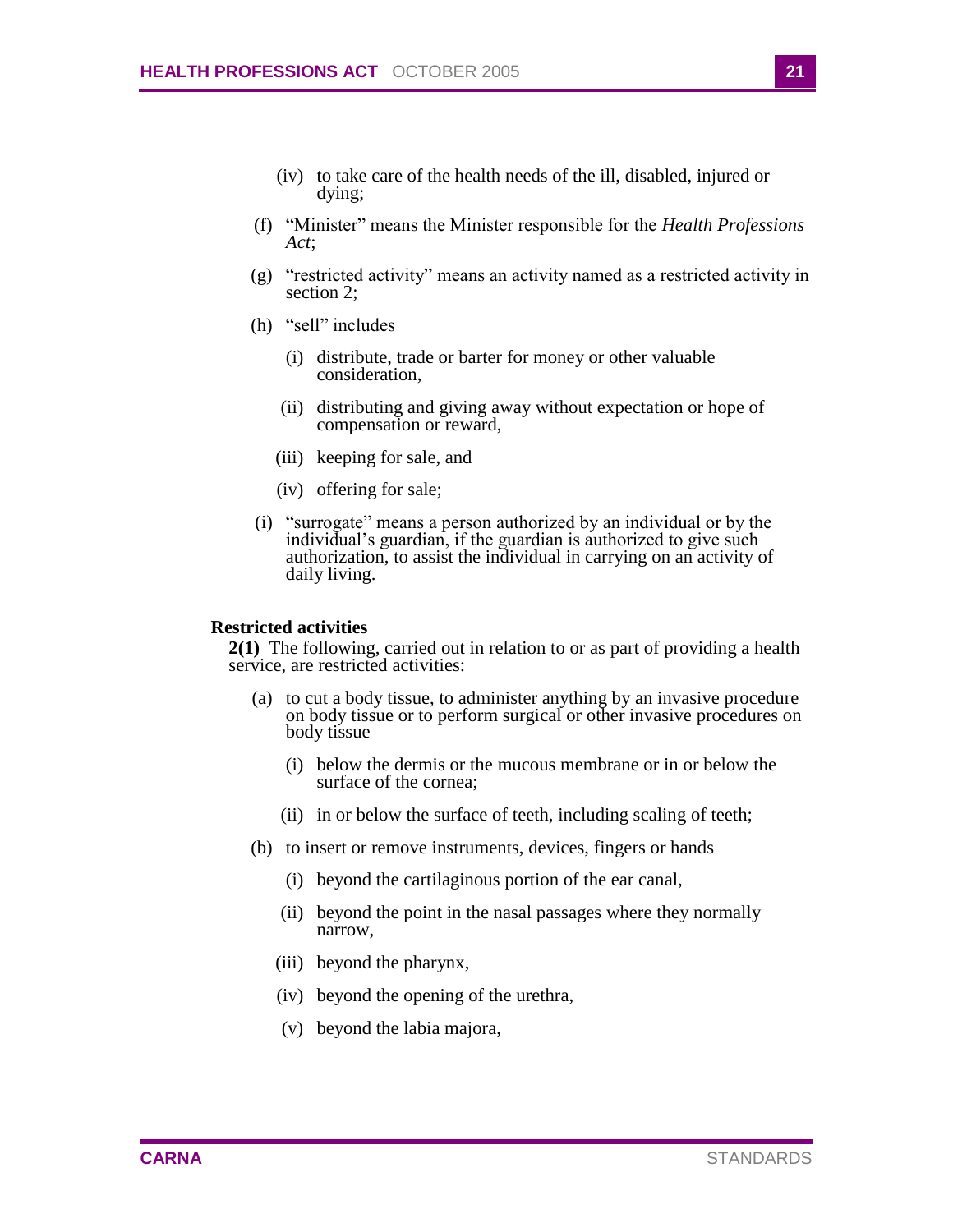- (vi) beyond the anal verge, or
- (vii) into an artificial opening into the body;
- (b.1) to insert into the ear canal
	- (i) under pressure, liquid, air or gas;
	- (ii) a substance that subsequently solidifies;
	- (c) to set or reset a fracture of a bone;
	- (d) to reduce a dislocation of a joint except for a partial dislocation of the joints of the fingers and toes;
	- (e) to use a deliberate, brief, fast thrust to move the joints of the spine beyond the normal range but within the anatomical range of motion, which generally results in an audible click or pop;
	- (f) to prescribe a Schedule 1 drug within the meaning of the *Pharmaceutical Profession Act*;
	- (g) to dispense, compound, provide for selling or sell a Schedule 1 drug or Schedule 2 drug within the meaning of the *Pharmaceutical Profession Act*;
	- (h) to administer a vaccine or parenteral nutrition;
	- (i) to prescribe, compound or administer blood or blood products;
	- (j) to prescribe or administer diagnostic imaging contrast agents;
	- (k) to prescribe or administer anesthetic gases, including nitrous oxide, for the purposes of anesthesia or sedation;
	- (l) to prescribe or administer radiopharmaceuticals, radiolabelled substances, radioactive gases or radioaerosols;
	- (m) to order or apply any form of ionizing radiation in
		- (i) medical radiography,
		- (ii) nuclear medicine, or
		- (iii) radiation therapy;
	- (n) to order or apply non-ionizing radiation in
		- (i) lithotripsy,
		- (ii) magnetic resonance imaging, or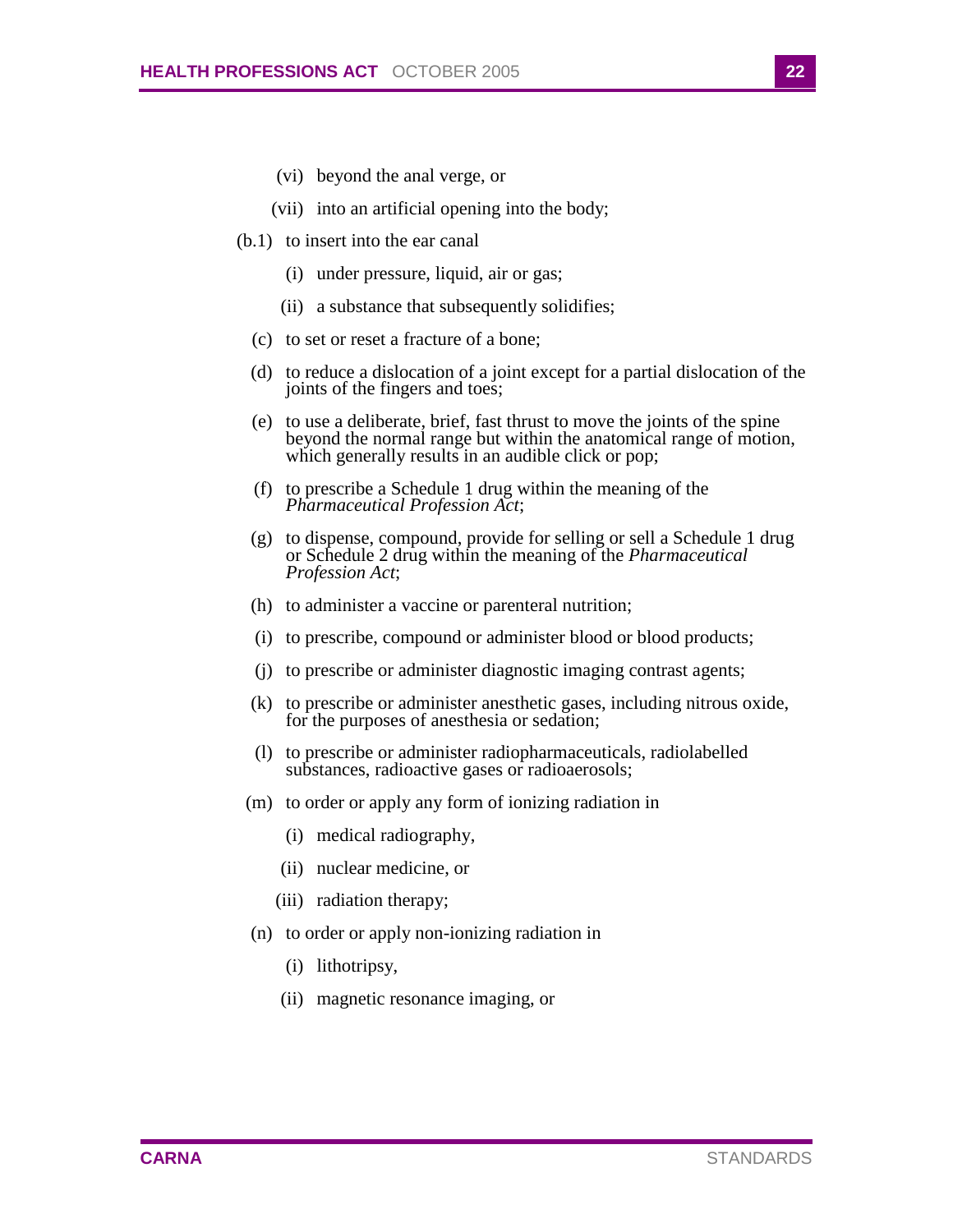- (iii) ultrasound imaging, including any application of ultrasound to a fetus;
- (o) to prescribe or fit
	- (i) an orthodontic or periodontal appliance,
	- (ii) a fixed or removable partial or complete denture, or
	- (iii) an implant supported prosthesis;
- (p) to perform a psychosocial intervention with an expectation of treating a substantial disorder of thought, mood, perception, orientation or memory that grossly impairs
	- (i) judgment,
	- (ii) behaviour,
	- (iii) capacity to recognize reality, or
	- (iv) ability to meet the ordinary demands of life;
- (q) to manage labour or deliver a baby;
- (r) to prescribe or dispense corrective lenses.
- **(2)** Despite subsection (1), the following are not restricted activities:
	- (a) activities of daily living, whether performed by the individual or by a surrogate on the individual's behalf,
	- (b) giving information and providing advice with the intent of enhancing personal development, providing emotional support or promoting spiritual growth of individuals, couples, families and groups, and
	- (c) drawing venous blood.

#### **Regulations**

**3** On consulting with the Health Professions Advisory Board under the *Health Professions Act*, the Minister may make regulations authorizing a person or a category of persons other than a regulated member or category of regulated members under the *Health Professions Act*, to perform one or more restricted activities subject to any conditions included in the regulations.

#### **Offence**

**4(1)** No person shall perform a restricted activity or a portion of it on or for another person unless

(a) the person performing it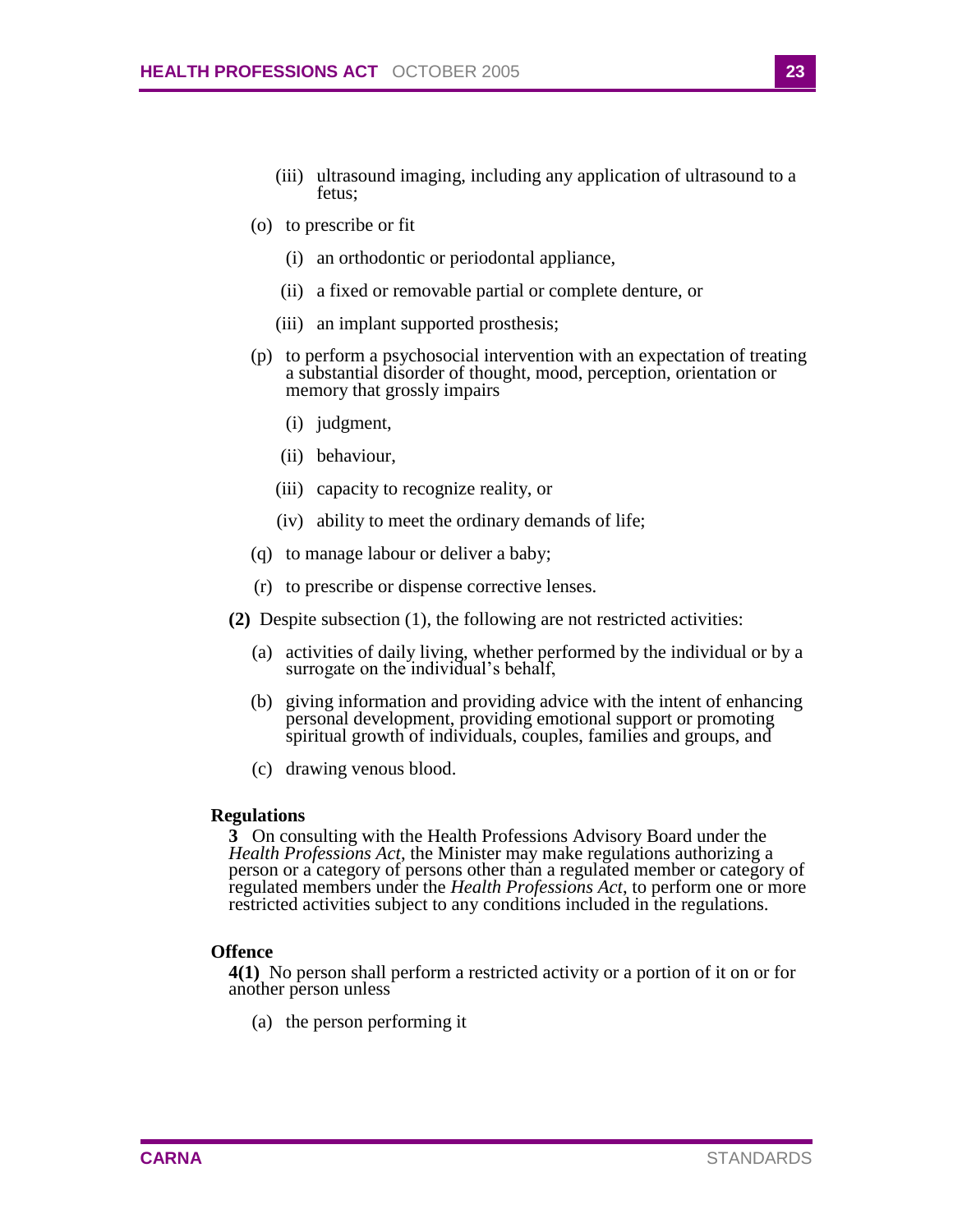- (i) is a regulated member as defined in the *Health Professions Act*, and is authorized to perform it by the regulations under the *Health Professions Act*,
- (ii) is authorized to perform it by a regulation under section 3, or
- (iii) is authorized to perform it by another enactment,
- or
- (b) the person performing it
	- (i) has the consent of, and is being supervised by, a regulated member described in clause (a)(i), and
	- (ii) is permitted to perform the restricted activity under a regulation made under section 131(1)(d)(i) of the *Health Professions Act* by the council of the college of the regulated member referred to in subclause (i),

and there are regulations made under section  $131(1)(d)(ii)$  of the *Health Professions Act* by the council of the college of that regulated member respecting how regulated members must supervise persons who provide restricted activities under this clause.

**(2)** Despite subsection (1), if no person who is authorized under subsection (1) is available to perform the restricted activity or a portion of it, a person may without expectation or hope of compensation or reward provide a restricted activity or a portion of it to provide physical comfort to or to stabilize another person who is ill, injured or unconscious as a result of an accident or other emergency.

**(3)** No person, other than a person authorized to perform a restricted activity under subsection  $(1)(a)$ , shall or shall purport to consent to, provide supervision of and control of, another person performing the restricted activity or a portion of a restricted activity.

**(4)** No person shall require another person to perform a restricted activity or a portion of a restricted activity if that other person is not authorized in accordance with subsection (1) to perform it.

### **Penalty**

- **5** A person who contravenes section 4 is guilty of an offence and liable
	- (a) for a first offence, to a fine of not more than \$5000,
	- (b) for a 2nd offence, to a fine of not more than \$10 000, and
	- (c) for a 3rd and every subsequent offence, to a fine of not more than \$25 000 or to imprisonment for a term of not more than 6 months or to both fine and imprisonment.